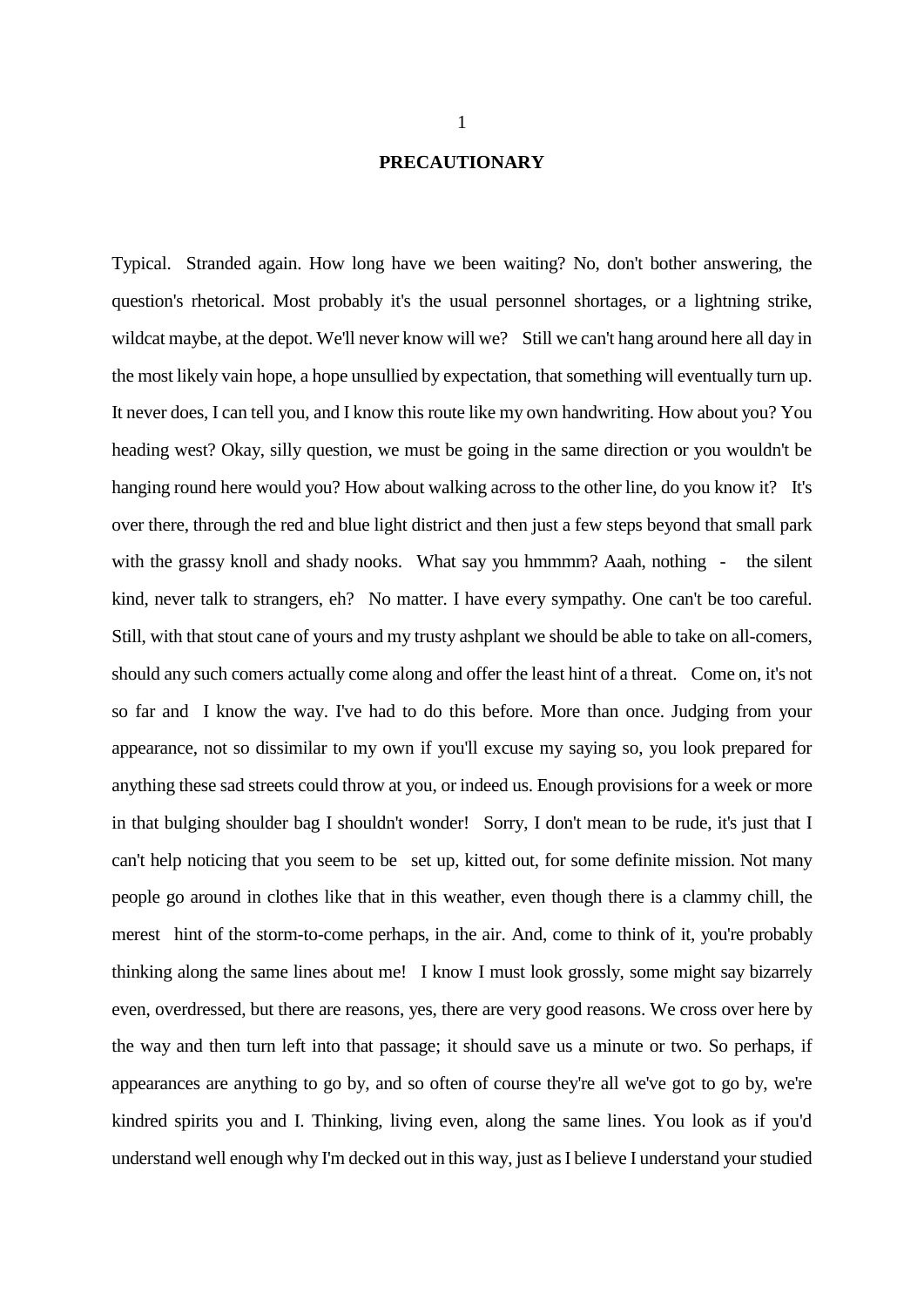silence now as we traverse these less-than-thorough-fares in search of the right omnibus to carry us forward. For I too am invariably unresponsive to a stranger's goadings, questions or comments, whether complimentary or no. You may not believe this but I'm actually the silent kind. I prefer, nay, need desperately, to keep my own counsel. But something about your demeanour, a demeanour that is certainly, if you don't mind my saying so, aloof, nevertheless seems to promise simultaneously, as I judge from what I detect as the faintest play of a half-smile around the corners of your otherwise impassive mouth, a certain benevolent tolerance, a forgiving acquiescence hopefully, in the face of the world's strange ways and, more specifically, of myself and my doubtless pathetic garrulousness to which you have unwittingly exposed yourself! Indeed your reticence is already beginning to allay the fears which typically frame every move I make and to persuade me that I might let you into one or two of my little secrets. Besides it may help to while away the otherwise dead time of our cross-city jaunt. You might even be prepared to help me. You look as if you could rise to the occasion, take care of yourself, and maybe me too, should the occasion rise, as I fear such occasions so often do. These pavements are disgusting are they not? Mind that pile of crap. Well done. Sometimes I feel as if I simply have to talk to someone, although not just anyone. You've probably, somewhat ruefully perhaps, realised already that today is precisely such an occasion. It's not exactly that I'm at the end of my tether but more that I need to release some of the tensions that are forever building up inside me willy-nilly though I can never quite put my finger on, let alone smash my fist into, their source. Would that I could! And that, of course, may be part of the problem, my problem, if problem it be. Or perhaps it is the problem itself, the very problem, the problem as she endlessly writes herself large across every available self-wizening surface and whatever remains of my self-scattering soul. No matter. I do hope you'll forgive me for sounding off like this, but I can assure you it is, and thus you too are, doing me a big favour. If I can de-pent or maybe down-pent some (pre-)elementary particles of the pent-up as we head for that not-too-distant stop - it's the line's terminus I believe - I will be forever in your debt. You don't object to my engaging you in this way then? Okay, in the absence of even a suppressed sigh I'll take your silence as acquiescence. Unusually for me I've got a warm feeling about you. A 'trust me' aura is beginning to surround your seemingly calm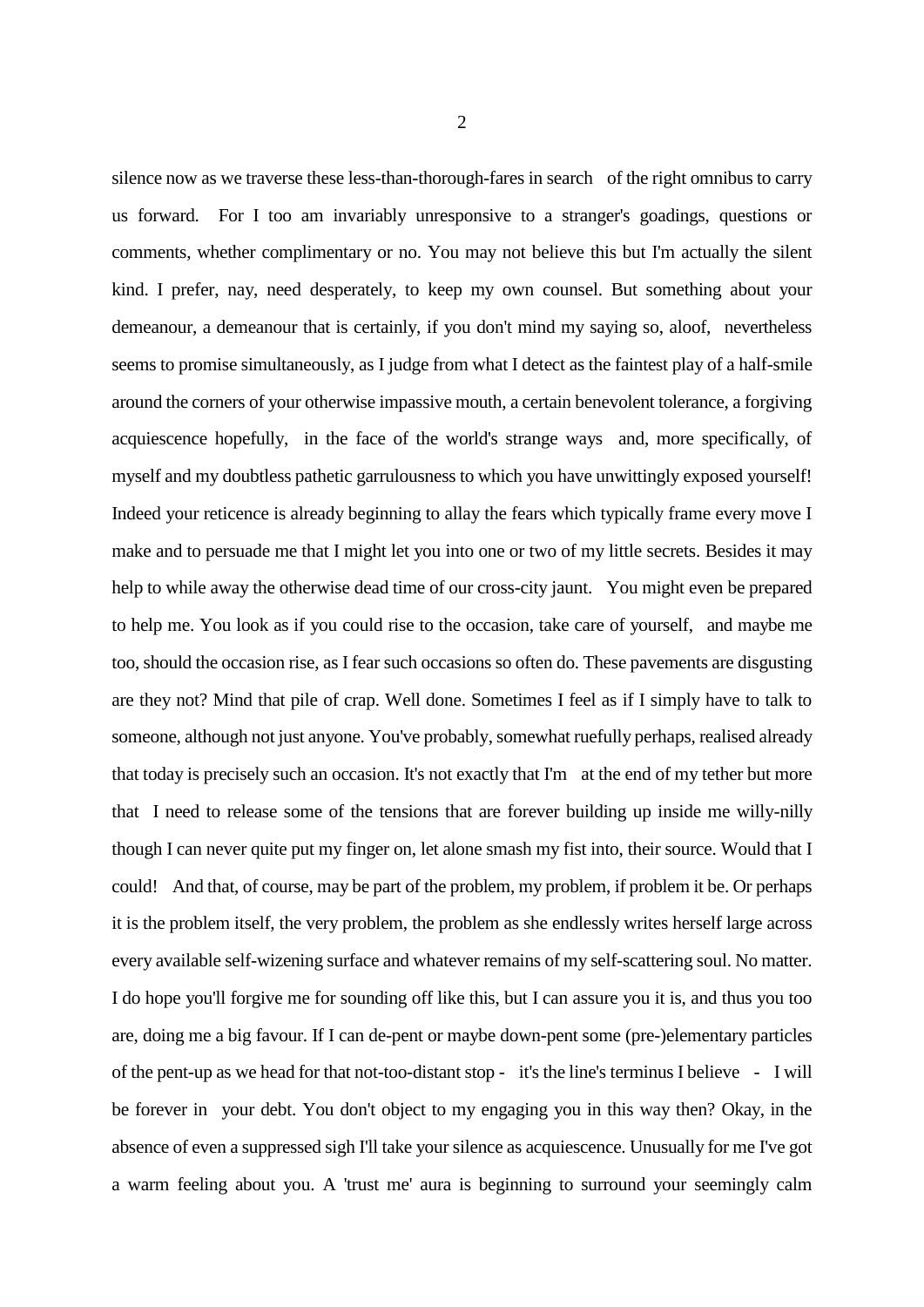stolidity. I'll take my chances. We cross over here by the way. Watch out for the kerbstone's surprisingly big step down into the gutter. That's it. Now then! Look! No - look closely I mean, as closely as your obvious astigmatism will allow - see, right here where I'm patting my jacket? It's in there now. Right there where I always like to keep it, over my heart, fitting snugly into the left inside pocket of my padded hacking jacket - my faithful snub-nosed fully-loaded automatic. So far as I know nobody knows it's there. Till now I've never mentioned it to a soul. And, aside from you, I'm sure I never will. In fact this will be the last time I mention it. I only do so now to get it out of the way, to clear the air as it were. It's only there as a comfort, a comforting deterrent, a reassurance, a back-stop, a just-in-case. But I'm as positive as I can be that there will never be such a case, after all there never has been in the past and that's all I've got to go on isn't it? Indeed it's quite likely that there haven't been such cases to date (to my said knowledge that is, only to my knowledge) precisely because it *is* there. Who knows though if things will change drastically in the future? It's exactly this uncertainty about things, the things-to-come (their shape, the specificity of their timing), that calls for the cautionary measures I'm taking. I've got to be on my guard. If things do change for the worse (as I'm all too inclined to believe that they will) then my little back-stop will be the warmly welcoming site where whatever threatening buck comes my way will finally be stopped dead in its tracks (although I don't doubt that, even as we speak (well, while I'm speaking to you), the trackless buck, the buck that leaves no trace of itself or its fabricator, is being developed in some all-too-near but subtly concealed technobunker). Let me assure you though that this has no relevance to anything you and I might discuss, so for heaven's sake don't treat it either as some kind of warning sign of troubles to come or as a personal threat to your good self. No, no need to be on your guard or to adopt an attitude of wary suspicion towards what follows, to be always on the look-out for hints of and pointers to a coming calamity, for there's nothing of that kind here I can assure you. Indeed, the loaded snub-nosed automatic is peripheral to our current concerns, if not even beyond their periphery, a periphery within whose vagrant and finally unfixable limits there is already quite enough, if not far too much, going on for the snub-nosed automatic, loaded or not, to be nothing more than a trivial but nevertheless

irritating diversion. Letting you into my little secret though is a first step on my part in creating the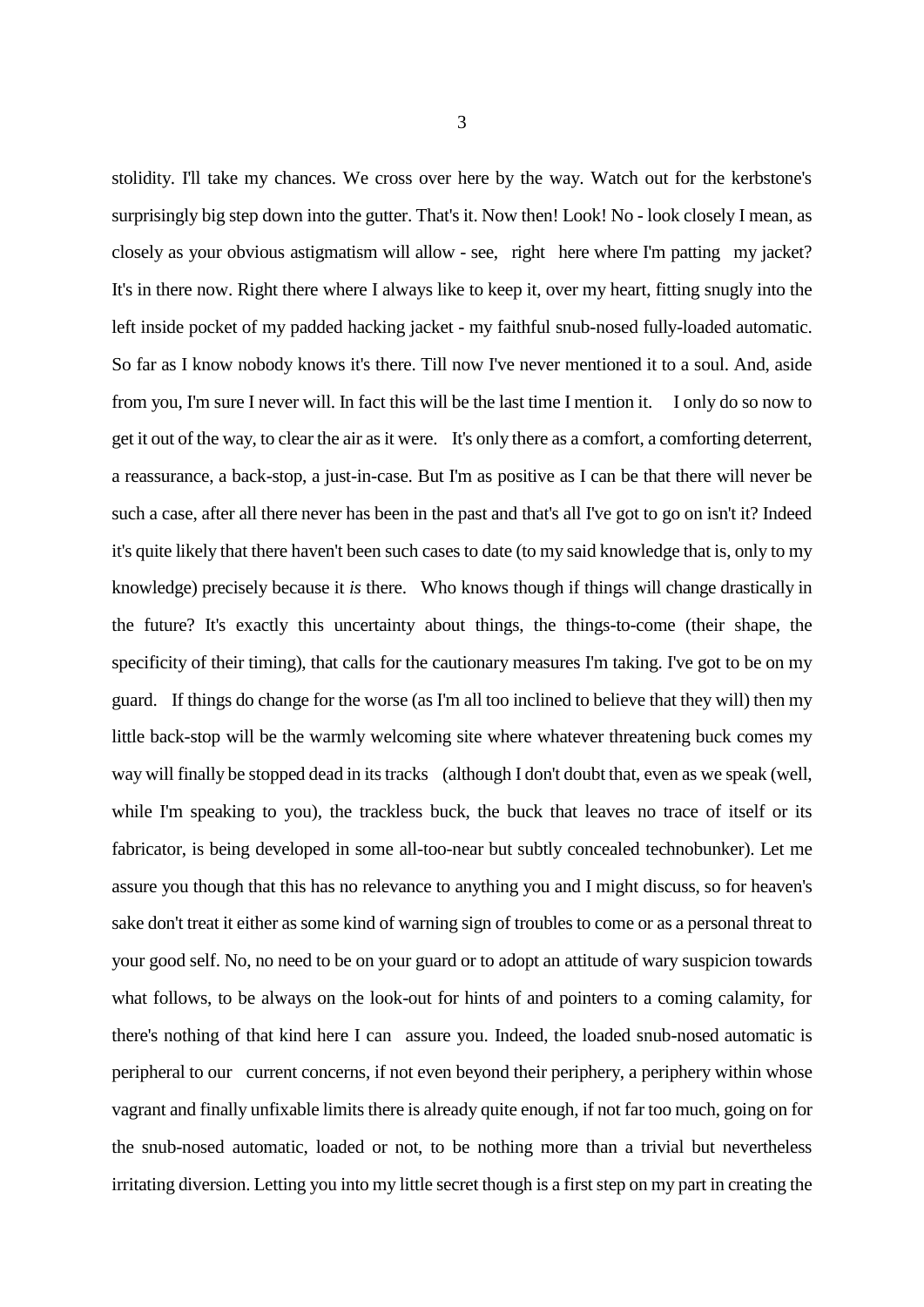grounds for trust, so that we can make our little cross-city trip together in mutual confidence. And, naturally, I'm hoping that my openness, an openness, I hasten to add, which is completely out of character, will encourage you to reciprocate soon enough. So I'm offering you 'snubby', for that is my pet name for my doubty companion, as an initial move in the hope that it will draw you into confidence-building (my confidence, that is) revelations about yourself. Who knows, we might even end up out-bidding each other in the confessional stakes through a kind of potlatch of admissions! But in any case I wanted to get 'little snubs' (that's another of its monickers) out of the way early on. The last thing I want is for it to get in the way of, to become a stumbling block for, the emergence of the more substantial and deeper matters that need to come out if we are to rub along with each other on the basis of a mutually tolerant understanding of our little peculiarities. We all have our little quirks don't we? That's why I'm glad to have got, gotten (just in case you're from 'over there') even, it out of the way at this stage, in the hope that declaring it is simultaneously disposing of it so that it won't, with any luck (and surely I'm about due for some), either nag, niggle, or gnaw its annoying little (a little that could, I have to say, given half a chance, grow to considerable proportions) way just below but unfortunately so very very close to the surface of things as they flow past us and we flow through or across them (in much the same way, incidentally, as the quotidian detritus flowed between our legs a moment ago as we stepped across the gutter). With this attempted pre-emptive strike against the indubitably well-founded and all too insidious reputation, a reputation securely grounded on its countless previous successes in other campaigns (campaigns of both a similar and a different hue to our current one), of the aforesaid snub-nosed automatic, the ground (snubs' ground that is) will, with luck (the luck I feel I'm long overdue), have been sliced away from under its very feet leaving it little or no room for manoeuvre or recuperation. Poor thing! But no, you're right, it's hard to feel sorry for it isn't it, given what we know of its past effervescences, its explosive little outings? Don't trouble to answer - it's another rhetorical. Although, given that almost certainly it's been through this kind of treatment (the treatment to which I'm subjecting it here, and in which you are having to collude) many times before, I have to admit, now I'm thinking about it, that it has most likely got, gotten perhaps, a range of subtle and well-rehearsed strategies at its nail-bitten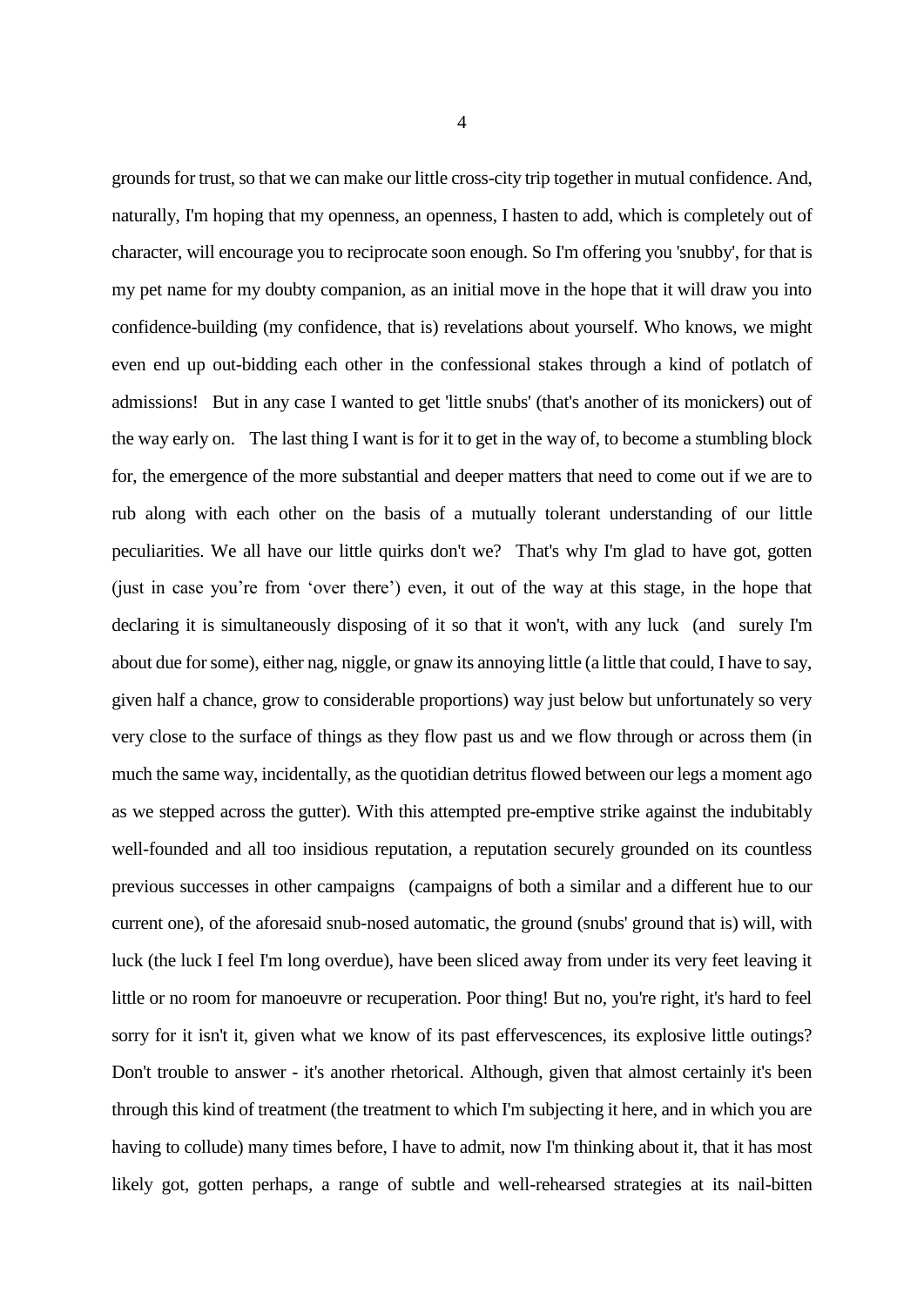fingertips, tips that are even now doubtless drumming ever more impatiently on the nearest hard edge desperate to get into the fray, enabling it to re-assert itself, make its typically devastating appearance, at less than a moment's notice, that moment being precisely the moment when we are least expecting it. Thus by trying to rid us both, through my present testimony, of its essential element of surprise (to wit - an innocent-looking and already shabby jacket's concealment of a fire-power ('snubbo') which nobody in or out of their right or any other mind could have dreamed even for an instant was there all along, in place, just waiting for the perfect opportunity, the opportunity of its lifetime (however truncated said lifetime might have turned out to be), the opportunity that offers to it on a plate its reason for being) I am, hopefully, taking away the source of its power as the hidden back-stop of last resort. Lacking now the secret of its multiple (too numerous to itemise) previous successes, namely its essential element of surprise, it can no longer put in its conventionally sudden and thus dramatic appearance at some as yet unpredictable moment of possible cathartic resolution, that moment where the extremity of its contribution (an explosive disintegrative instant in which the infinite delicacy of life's becoming is pulped into oblivion) seems to mark a point of no return (a, if not the, turning point, a, if not the, destiny-defining moment of whatever event-sequence is being set out before us), a life-shattering blow whose caustic effects (the life rubbed out) simultaneously fuses the scattered particles into the ordered terms of a new beginning, a new direction, a direction whose own destiny is defined entirely by this singular explosion. Anyway, be all that as it very well may, the now revealed snub-nosed automatic (a.k.a. 'la snubbia' - sometimes very much a gendered piece of fire-power, especially when it nestles so comfortingly warmly in my hand), whose very chunkiness did leave everso slight a bulge visible on the jacket's external surface, can be left tucked up snugly but now pointlessly in the cosiness of its own inner sanctum to while away its and our passing moments in complete passivity most likely for the foreseeable future. For although, of course, there can be no absolute guarantees in this (or any other) world, it seems unlikely now (now, that is, that its hidden presence has been revealed) that it will interfere in any drastic (point-turning) way with whatever is to come for us during our urban shamble. Hopefully it's been neutralised. And the same should henceforth apply to the small finely honed double-edged tempered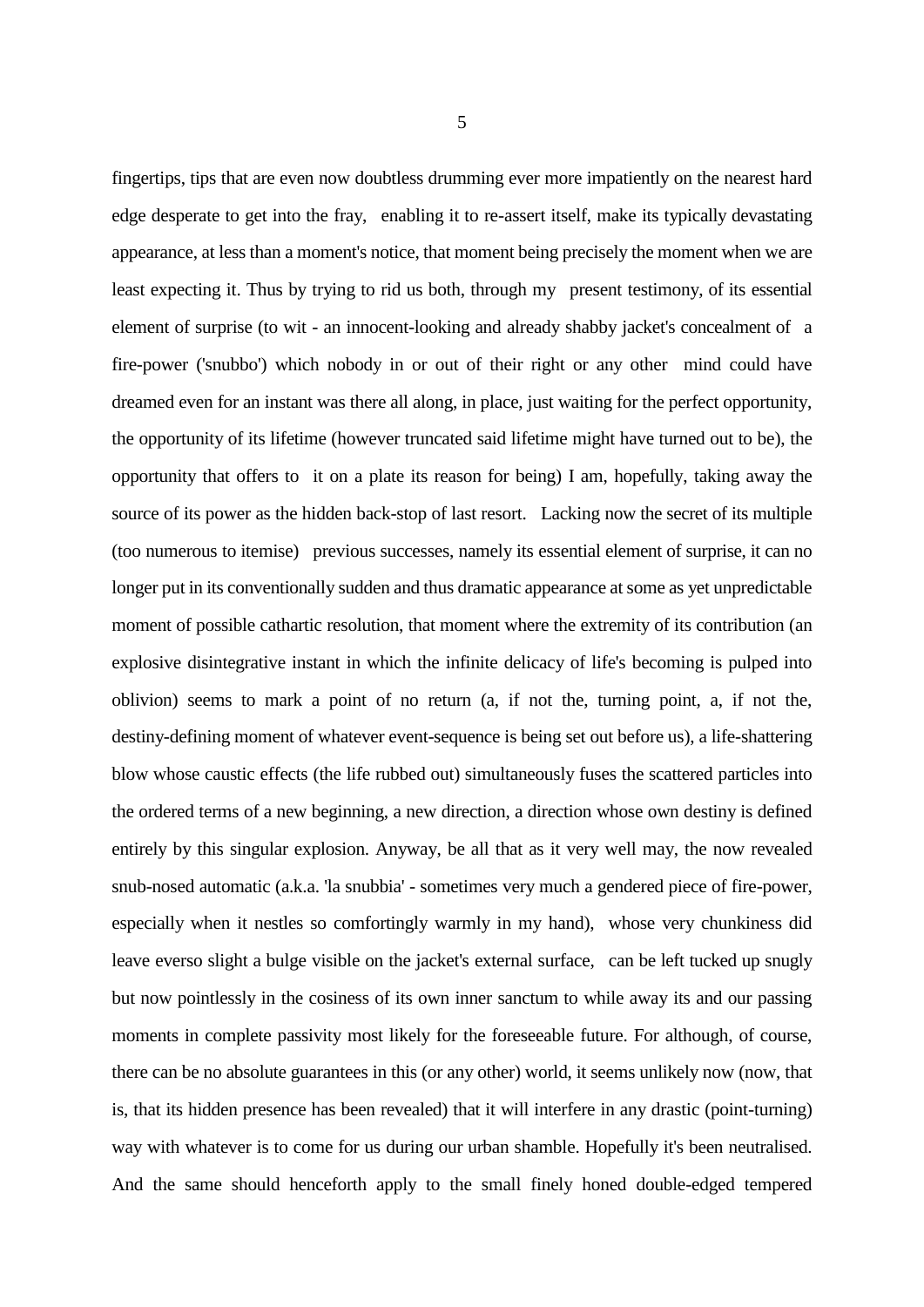steel-bladed knife with the very sharp point that sits in its neat tooled and hand-stitched leather sheath strapped, tightly enough to hold it in position, but not so tight that it restricts the blood flow to my already pre-gangrenous lower leg and foot, just below my left knee. It would be the work of a moment when bending down (in order, seemingly, to re-tie a shoe- or boot-lace, or ducking to avoid an intended but triumphantly anticipated blow to my head or upper body) to raise my left trouser leg, itself already slightly raised in the very act of bending, whip out the knife and either make some violent gesture (such as a mock slashing movement with my arm or a lunge at any would-be assailant or even mildly threatening or unsettling other), or, with the knife blade pointing horizontally from my outstretched arm, plunge it into whomever (him/her/them) as a warning, hopefully definitive, not to take things any further. For myself though I like to think of myself as essentially mild-mannered, gentle and peace-loving, but, so sadly, one must be ready for anything these days there being so many mad buggers around. No, in all this I'm simply sticking to Baden Powell's tried and tested life motto that has underwritten for so many years now the life, the way of being, of all good scouts, all citizens-as-good-scouts, among whose numbers I like to count myself on occasions such as this when one has to be on the look-out for whatever nascent or quite explicit threats are trying so pathetically to conceal themselves behind every bush or statue. At any rate the trouser-shielded knife (no sign of it to the casual observer as my trousers are all now, as they always have been, unfashionably baggy for obvious reasons; I steer well clear of skin-hugging drainpipes or even the slightly looser chino-style that tends to hug the shoe just below the ankle) does give me the comfort of a kind of quiescent life insurance policy that could be cashed in at less than a moment's notice should the need ever arise. Certainly on the very odd occasion when I have had to bend down to re-tie a slipped knot in my shoe lace or to pick up something I (or another) had dropped (a coin perhaps or a small stubby HB pencil which I always carry loose in the top (fob) pocket of my jacket (or blazer - the navy blue one with the embossed insignia of my old regiment standing proud on the outside of the same pocket depending on the weather and/or season) so that I can jot things down as *aide-memoires* on the little pad I invariably carry in one of the jacket's (blazer's) side pockets) and my arm has nudged quite by accident the concealed knife, it has given me a comforting reminder of its reassuringly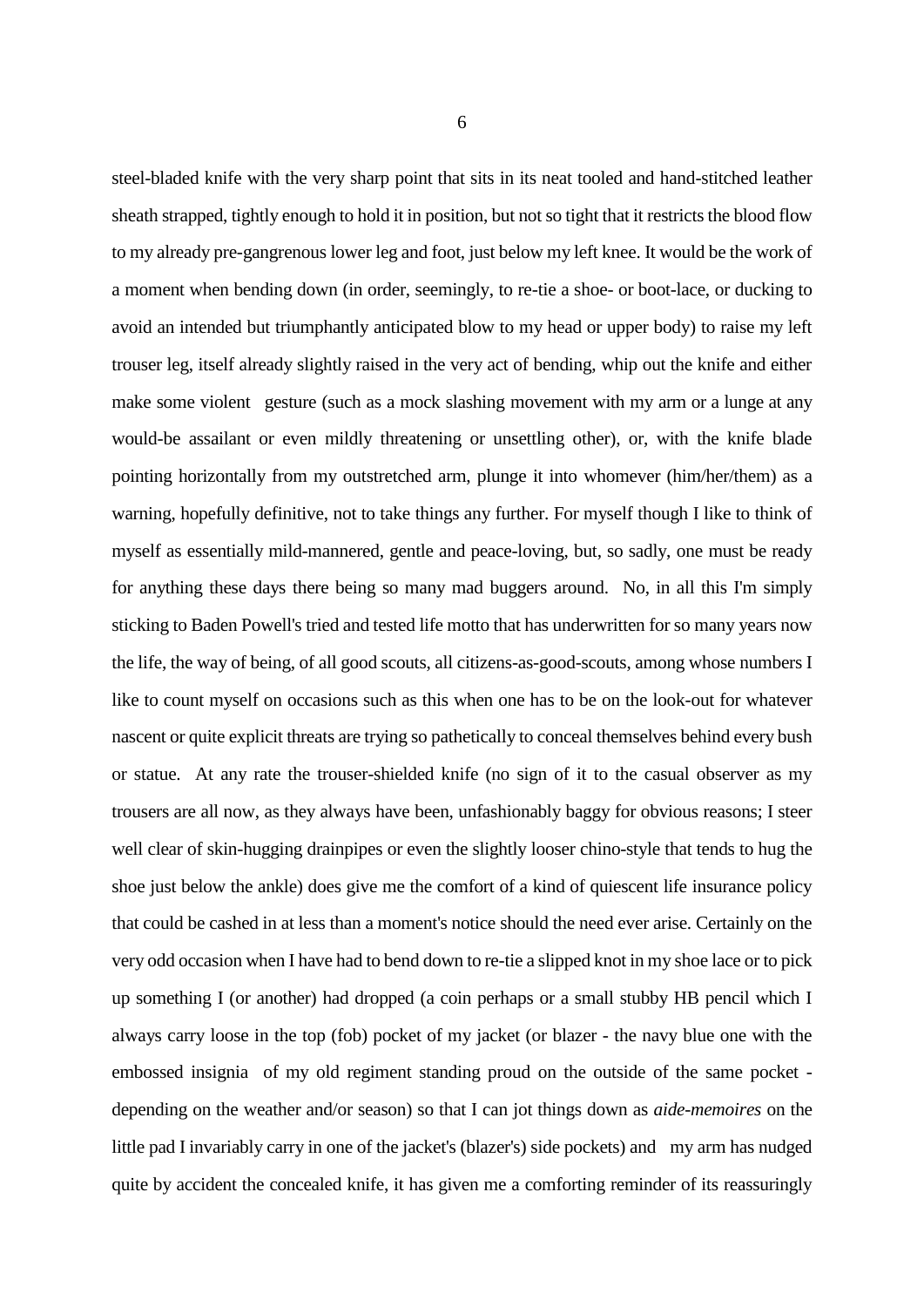steely presence, at the ready, ready-to-hand (or, more precisely, ready-on-leg) as it were, to take on any threat that could emerge quite out of the blue from what, up to that point, might have seemed like the most innocuous of circumstances. To date, fortunately, I have had no direct experience of such threats but my meticulous observation of others, of events in the surrounding encasing world, has convinced me that they are never very far away for any of us, so that a stance of alert suspicion is the healthiest option. Given their absolute unpredictability and the way that the most innocent seeming circumstances can, at the drop of a hat (a hat dropped on a whim or quite accidentally even by that vague but vast and temporarily (or permanently from then on) hatless impersonal force which, as it moves us and moves through us, ensures that we are always completely adrift), flip into their opposite mode and lure one into terror's maelstrom, then the necessity of such suspicion is a matter of simple commonsense to me (a sense that, I believe, truly is in common but which is so deeply buried for the most part in most persons for most of the time that when it does raise its head above the parapet of the daily round is greeted with both horror and large dollops of the very same suspicion of which it is itself made). In fact I cannot for the life of me imagine why everybody is not taking similar precautions to myself, although this may be just a simple failure of imagination on my part. Of course it could be that indeed they are adopting such precautions but are doing it either with such perfected techniques of concealment or in such *blasé* ways that, from all outward appearances, one (I, you maybe) couldn't possibly guess. Now I myself, for clear reasons, have to be pretty careful not to give the game away about my own protective preparations. But any careful observer or tracker of my movements (and there are most likely several of them hereabouts even now - incidentally, don't you look round it might alert them to the fact that I've been gabbing about them to you) would doubtless pick up a multitude of tiny clues (each perhaps insignificant in itself) alerting them to the dangers of trying to take me on singlehanded; hopefully they will (are) put(ting) two and two together and will (are) back(ing) off. For example they might pick up on the fact that, as you may have already noticed, I'm always either glancing over my shoulder or suddenly jerking my head to the left or right or upward in order to catch a potential hit-man (or -woman even) off his (her) guard. Likewise any minimally responsive tracker would quickly pick up on the way that, whatever the season or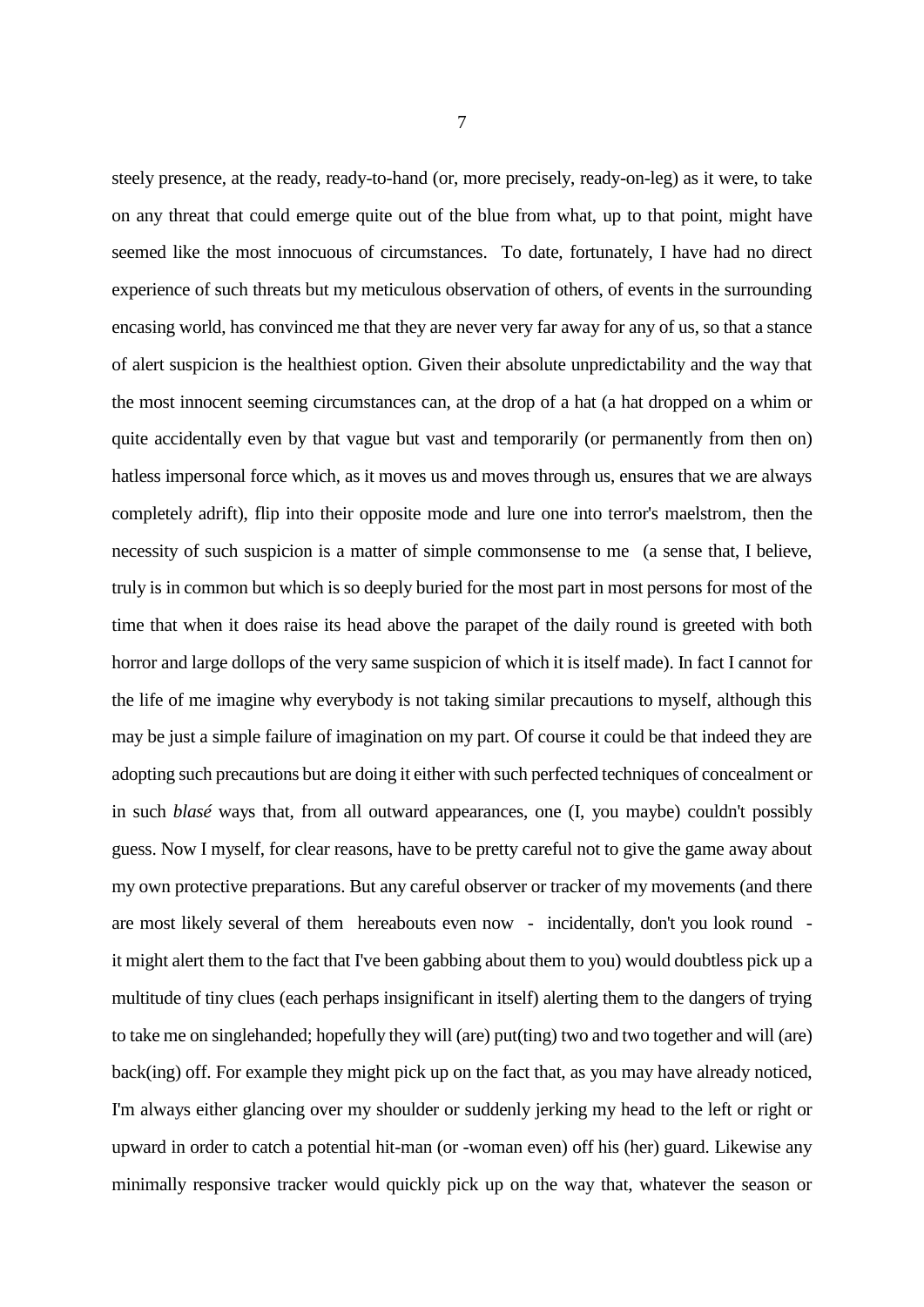weather, I always dress in a suit or coat with capacious pockets and carry cases, bags, or hold-alls (much like the one you've slung over your shoulder) of one sort or another in my hand or swinging from my shoulder, even on the apparently most casual of outings such as a walk around the block to get a breath of fresh air or a trip to the corner shop for a roll of cling-film. The more observant ones among them might also note that the black ribbon round the base of the crown of my grey felt trilby (I never go out without it) has a slight bulge in it on the right hand side above which a tiny patch of the felt is everso slightly worn and discoloured. On its own each of these (and many others I won't list for, forgive me for mentioning it and in spite of the confidence I'm gaining in you all the time, one can't be too careful even though you are glowing ever more brightly with that pastel-orange 'trust me' aura) is neither here nor there, simply an innocent by-standing addendum to the usual litany of isolated particulars that, seen from a distance, make up the passing and endlessly self-un-ravelling-and-re-ravelling patchwork dross of the common-or-garden life. But taken together (as such things invariably are by any monitor worth his or her salt, a monitor that is, who, in putting two and two together, manages to dissolve the outlines of each of the twos thus casting each of them into arithmetic's abyss) and then drawn out into a coherent (and thus condemned to pure fiction by its very coherence, for the one thing the (so-called) real lacks is coherence) narrative (one, that is, that is constantly seeking to come to life convincingly precisely through the overlapping connections it makes between the real's all too real disparates), they would, doubtless, give the game, my game (though this metaphor slights the urgency of my driven life-task) away. For that very reason I wasn't going to mention the small holster supported by a hand-made chest harness strapped under my vest beneath my left armpit in which I always carry a neat pistol about the size of one of those cigarette lighters designed to look like a tiny pistol. But it's probably best to try and clear the decks now and get these irrelevant details out of the way so that we can progress to more important matters. And in any case now that I've begun to take you into my confidence I feel more at ease with you than I did at the beginning of our walk. Without quite being able to put my finger on why this might be, I can say that you've begun, with the up-front honesty of your continuing tolerant silence, to engender in me an all too rare sense of trust, and certainly since we've been together I haven't noticed anything to overly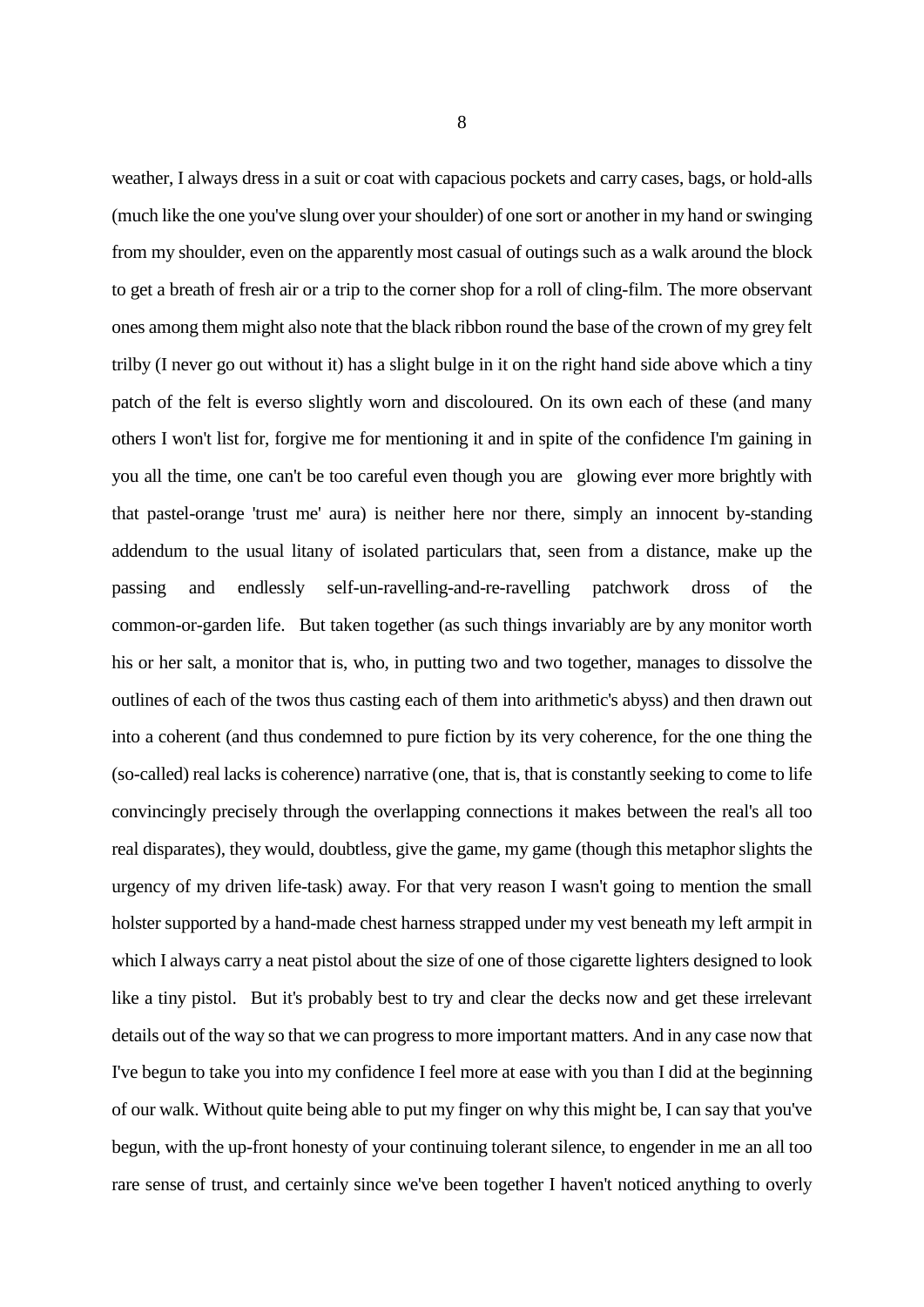arouse my suspicions. Of course by saying this to you I may inadvertently be letting myself in for something as yet unfathomable (as indeed are virtually all the possible events I try so hard to anticipate and protect myself against) and your seemingly engaged and apparently attentive quiescence (backed up I like to think by just the merest surface hint, the odd lip-flicker now and again, of euphoria, however grudging this might be at a deeper level of your being), your apparently accepting passive silence in the face of my recitation, may indeed be nothing more (or less) than a subtle ploy (and if it is such you've obviously spent many hours, if not years, of rehearsal and preparation in front of a mirror) to worm your way into my confidence. In short, you may be yet another double(multiple)-dealing shyster whom I shouldn't have trusted with even the most minuscule iota of information about myself. For once, however, I'm going with the flow and placing my faith (what few shreds of it remain) for the time being, always only for the time being, in my gut feelings about your current seemingly up-front goodwill. After all, as you've travelled with me thus far without explicit (or, as far as I can make out, implicit) complaint, I hazard that you may well be prepared to go the extra mile for the sake of the main business on the agenda which we (I) have yet barely even hinted at, let alone begun to lay out, and whose details could, just possibly, spring a few surprises for you. Be all that as it may, as I have now committed myself to this highly unusual (for me) course of openness as a way of clearing the ground (or should that rather be void) between us, I should perhaps mention the two pocket-sized grenades (I'm no military historian but I've always assumed, doubtless quite wrongly, that the staple or perhaps founding weapon of the eponymous grenadier guards was a grenade-and-nothing-but-a-grenade (or possibly grenades) and that they were formed as a fully-fledged fighting unit at just that moment in history when a technique for the mass production of grenades had been thoroughly researched and developed (although doubtless in the early days before the technique's perfection (always in any case relative) there would have been numerous faulty grenades that blew up in the faces of the working-class grenade tossers themselves, and who knows what kind of cock-and-bull story was concocted by the top brass to fill the letters of condolence sent, probably months later, to the bereaveds' nearest and dearest (terms like 'gallant', 'for queen and country', or 'that we might live without fear' and so on spring to mind);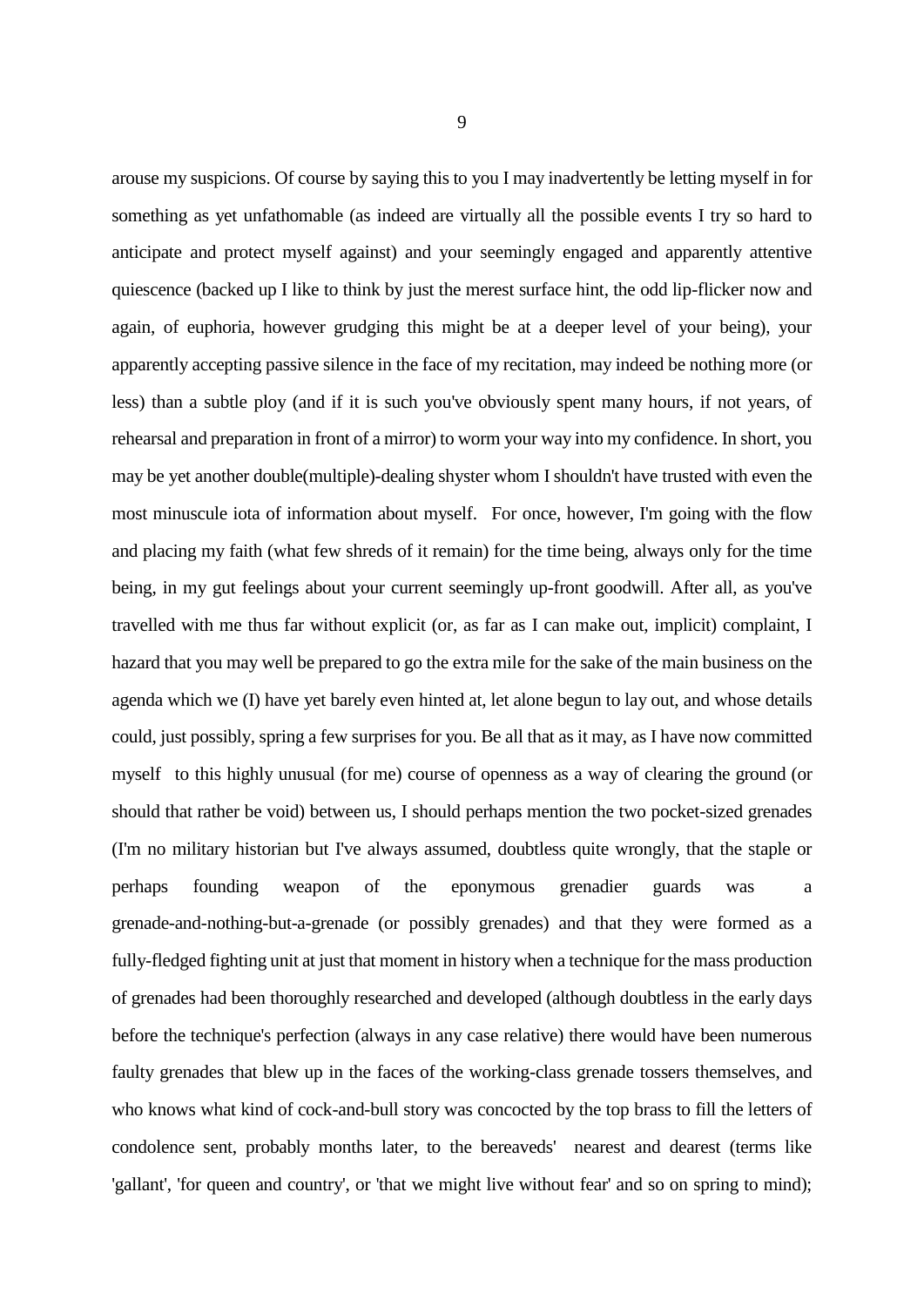but the nagging question surely is whether they were ordered into battle armed only with grenades, knapsacks and uniforms bristling, packed to the gills, with said grenades, walking multi-bomb-zombies as it were, or whether they were equipped with any back-up fire power, a revolver for example, for self-defense during that period, which might be interminable, after they'd exhausted their supply of grenades but before leaving the battlefield when, adrenalin spent and bowels loosened, they would be exposed to enemy fire possibly without any adequate means of defense (or attack)) that I keep in the deep pocket of my right trouser leg where they nestle beneath my outsize handkerchief which serves to muffle the sound of their occasional clunking together (this latter in any case being dependent on my walking speed - the faster the walk the louder and more frequent the clunk). Said grenades lie in place as fall-backs or what I now term 'particular situations weapons' (this is not a technical concept but a phrase I use to cover the exigencies of certain tight, too tight, corners I might find myself caught in which call for quite specific and maybe extreme responses) and can obviously only be put to work when the source of threat is at some distance from myself and when I will have sufficient time to hoick one out, pull the pin, take careful aim, and then lob it as accurately as possible under the prevailing, most likely extremely difficult and tense, circumstances. Naturally I just have to hope that these slightly cumbersome objects(cumbersome that is in the context of everyday activities such as searching in my trouser pocket for loose change for a bus fare or for the protective handkerchief to blow my nose or wipe flecks of spittle from the corners of my mouth) do not form all-too-obvious bulges against the profile of the trouser leg on my upper thigh. Little things like this, if overlooked, can so easily blow one's cover so that strategy (my strategy that is, for just getting by in everyday life, for negotiating the diurnal's barren but endless maze) demands that I live (living here being an almost continuous movement, in close proximity to others, of avoidance and dodging) through an endless and endlessly intense balancing act between setting up and then maintaining and adjusting an appearance of unassuming casual nonchalance. Hopefully, if this works well I just melt into the crowd without attracting any undue attention (the emphasis here is on the undue for I'm all too aware that my ignoring of season in clothing selection does itself elicit some curious looks, but, I hope, not suspicion) while, simultaneously, striving to be hyper-vigilant towards all the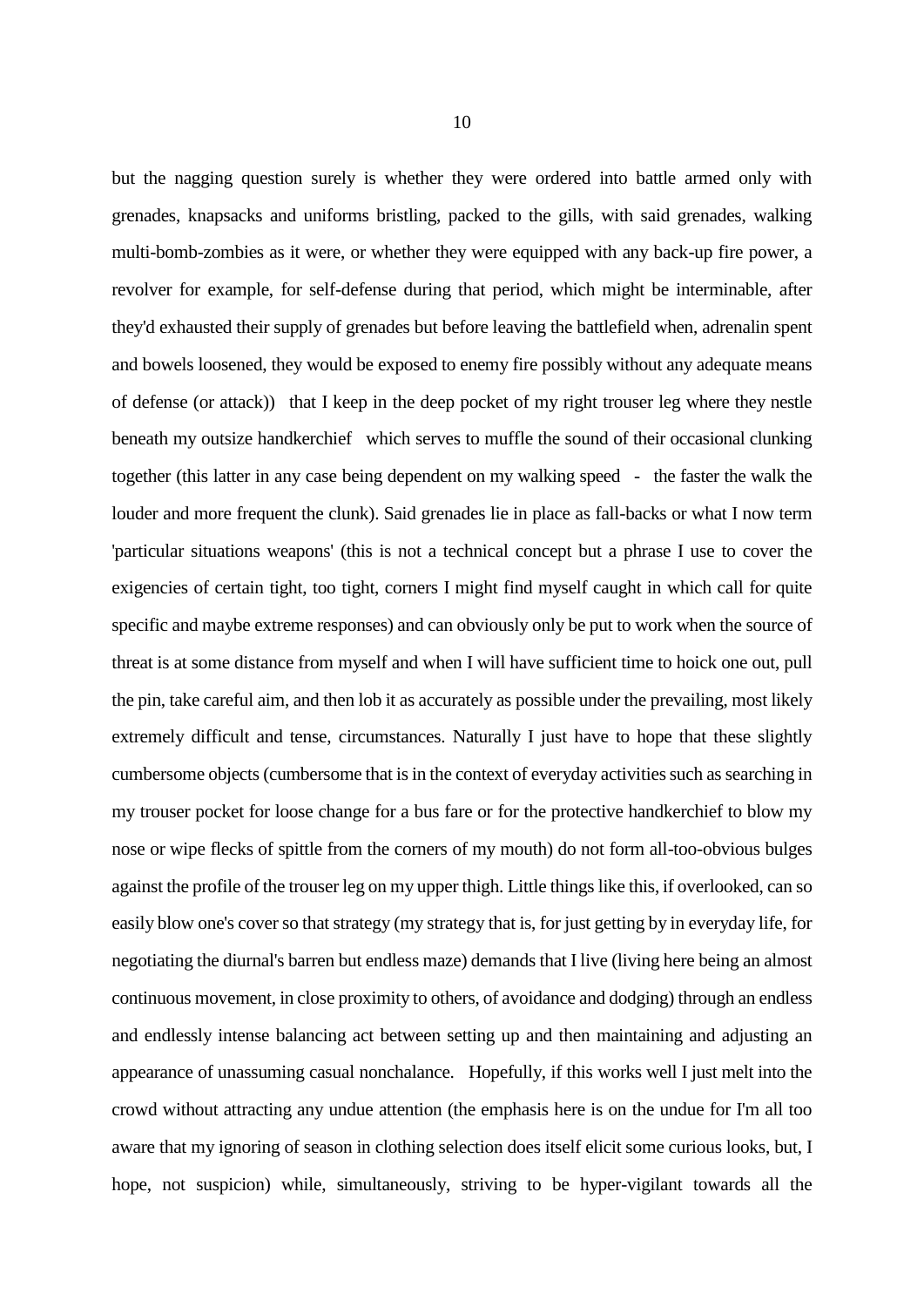surrounding and the all-surrounding sources of potential threat undoubtedly lying in wait for me even now on the off-chance that at some stage I will be forced to drop my guard for at least a fleeting second. All this calls for a supremely dedicated and continuous concentration which results (paradoxically, for, in the early days of my then still-nascent dedication, I never anticipated this epiphenomenal by-product, exemplar of those unintended consequences of human action that are the very stuff, the meat and two veg as it were, of both the quotidian's tedious cadences and the babble of the psychosociosciences' babelic towers) in such a level of supercharged and heightened awareness about my surroundings that I exist in a permanent euphoria, completely aestheticised. Every sense, being on full (on red that is) alert, picks up not only the signs, traces, residues, of potential threats that my finely honed suspicion is geared to sniffing out, but also the multiple delights and pains of simply living at full stretch and tilt, of absorption in and by the world, of almost, but not yet quite complete (because my suspicion does still manage in the last analysis to maintain its lock-jawed grip) melding with said world, of becoming world's most acutely sensitised antenna. In short, I need to pick up everything, to become the acutest of fleshy receptors that, in a weave of simultaneous decodings and constructings, assembles in less than no time an acutely percipient and grandly systematic *weltanschauung* centred on my wary chary self, a necessarily tractable shifting self made up of hovering scraps each waiting with an egregious eagerness tinged with anxiety (and born, I might add, of sheer nail-biting frustration) to be pushed, repositioned, hither and thither without notice. Some life (you may (or may not)) think! But don't forget that the rewards can be superb, overwhelming even, especially on those sadly all too rare occasions when I seem to have got things just right, when I'm on song, hitting a groove, flying even (though rooted so deeply in the real's friable humus that it and I become an indistinguishable mush and, on rainy days, a mutually cascading torrent), for then my threat-perception level is in such harmony with the spheres that I feel instinctively, quite outside and before any of culture's drably sepia overlays, its ability to carry me through even potentially terminal catastrophes with supreme aplomb. And the possibility of achieving this flowing super-sensitivity is undoubtedly boosted by the added confidence I'm given by the collection of other defensive (and some might say offensive)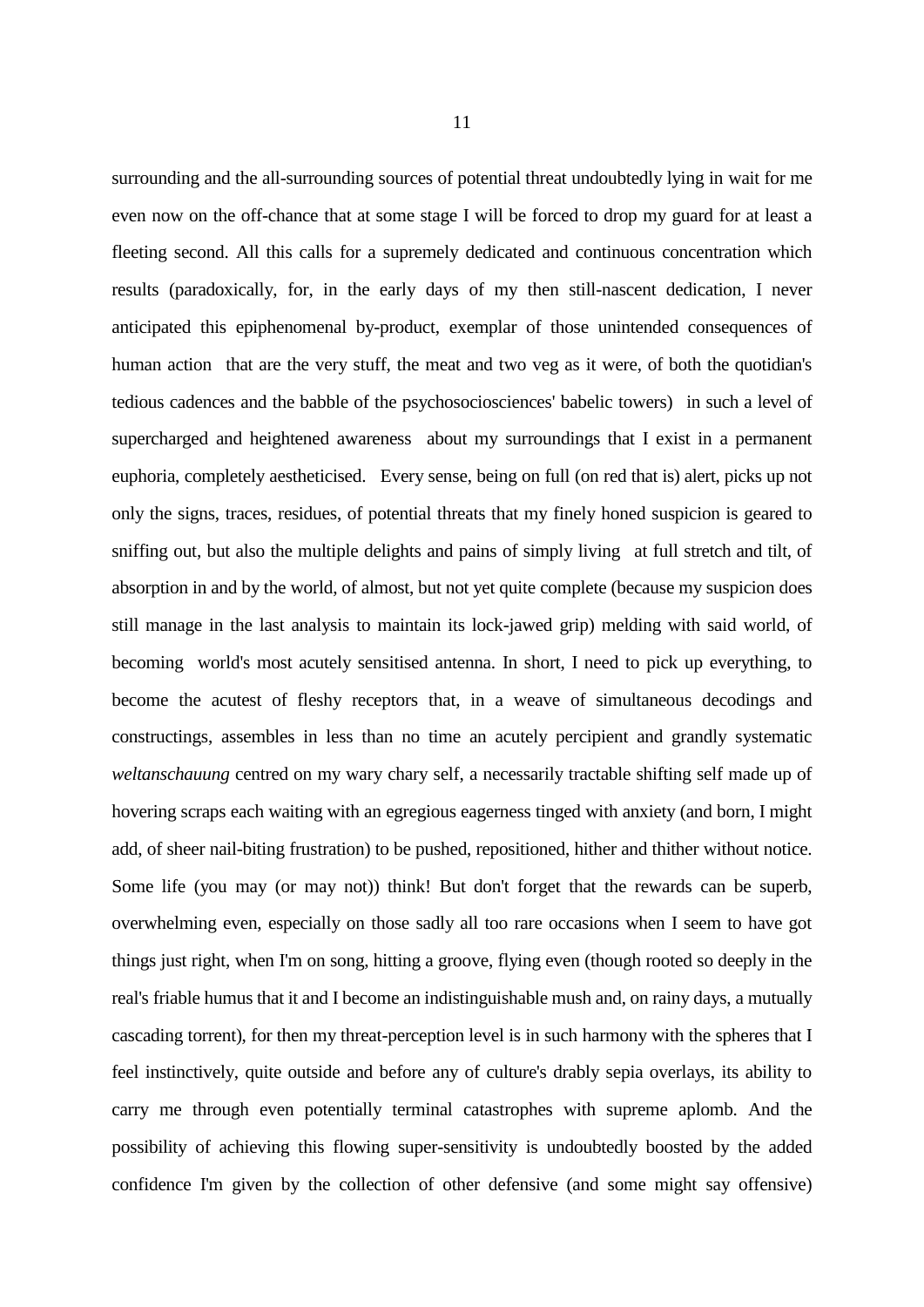weaponry I've managed to pack into my carefully compartmentalised holdall that I sling over my shoulder before venturing outside. Apart from a range of smaller handguns of varying bores (including a silver-plated derringer engraved by the master himself and a vintage but reconditioned mauser) and the parts of a ready-to-assemble powerful high-velocity rifle with telescopic sights for distance work, together with a reserve supply of appropriate ordnance for the range of guns I carry, there are some more basic items both for, hopefully short-term, hand-to-hand face-to-face confrontation, but also in case more intractable problems arise (a knuckleduster, a piece of lead piping, an old but trusty police truncheon, a pair of skin-tight hand-stitched (by the same craftsperson who made the knife-sheath - namely myself) chamois gloves, a pack of semtex, a small clock, a pair of pliers and a slightly modified swiss army knife) and things begin to get out of hand or call for unplanned responses. Basically it's a matter of trying, well in advance of any foray amongst the world's multiple threats, to cater for the uncaterable, to, in the words of my, by now late-, philosophy teacher (a bottomless cartesian well of thoughts if ever there was one) to pre- and then out-think (and thus out-flank) the unthinkable long before it seeds a minatory gleam in the eye of some potentially annihilatory cove. Now, you may say, in response to all this, why bother, why go to so much effort to get in first, to forestall he (or she) who undoubtedly is even now seeking to excise the rest of my life through some short sharp and completely-out-of-the-cerulean-azure terminating shock to my life-force (in short my violent and up-coming death) if such an event is dependent on the chance conjunction of an incalculable myriad of typically highly mobile, evanescent even, conditions (the vast majority of which could not even be listed let alone described, nor their intersecting and unsettling trajectories plotted). Yet I have to say, mule-stubborn and incomprehensible though it may appear to you, that I am a firm believer, no, stronger than that, an unshakably committed - for it is the very ground on which I stake my always precarious but fire-storm hardened being - believer in the universe's almost complete interpretability, in the generatively latent ordering hard at work behind every surface, every appearance, every emergent matter-of-fact, so that, with the right decoding machinery and tunnel-visioned commitment everything can, nay will, eventually, be anticipated ahead of the actual moment of its occurrence. Every time I go out, heavily defended as I am,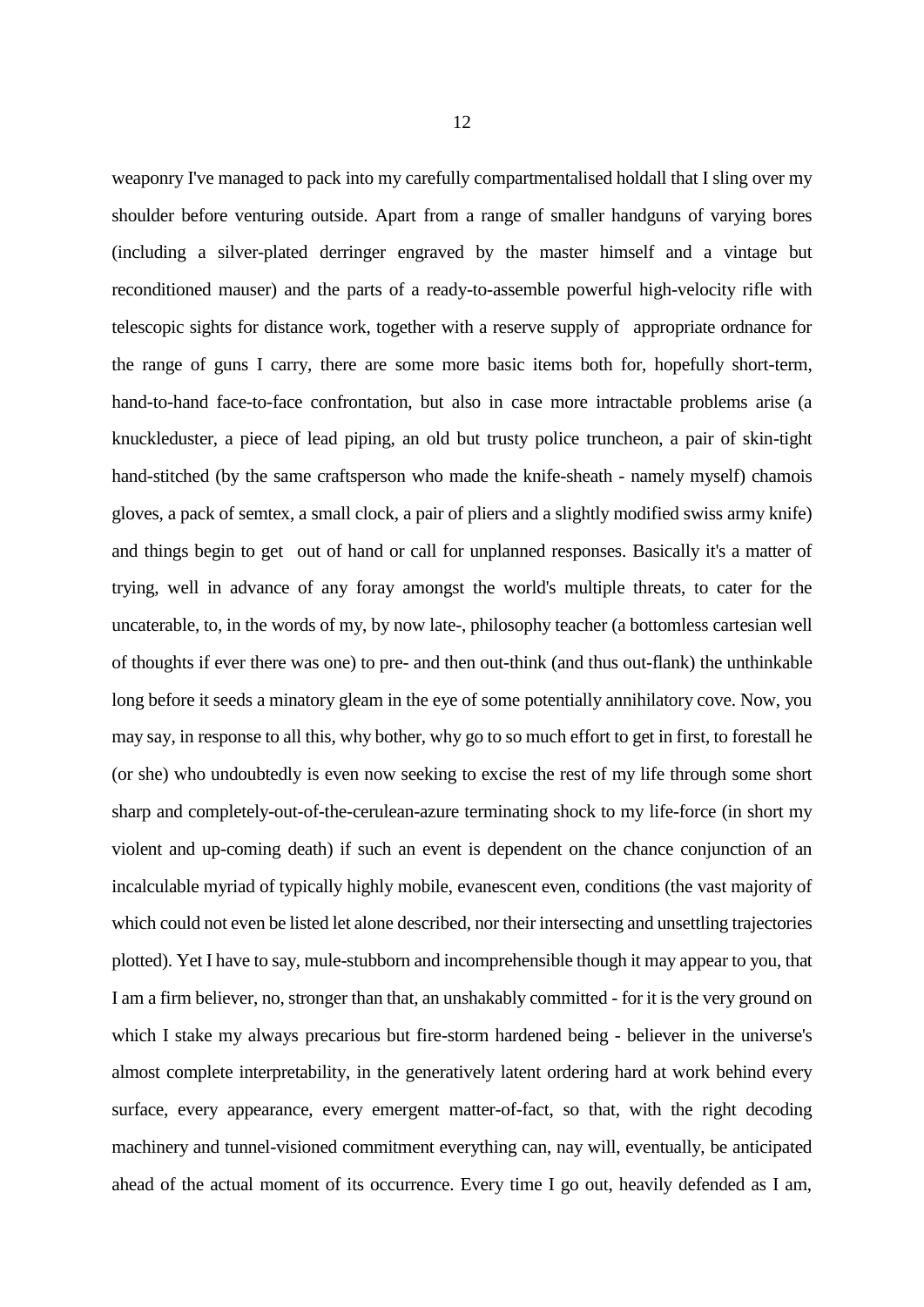dressed to kill as it were, I seek to be the living and bold exemplar of this commitment which, fortunately for me, is made easier to practice in my case because it has such a clear focus. For I have felt intuitively from my earliest years that the world has got it in for me. You've probably had the same feeling yourself sometimes, many times maybe, so you'll have an inkling at least of what I've been, am still going, through. Perhaps it was my generalised quiescence and acquiescence, my essential dullness and my easy-come-easy-go-do-with-me-as-you-will passivity that has made me an invitingly available target for the niggling but eventually desperate frustrations that make up so much of everyone's daily round. So many seemed, seem, to need to find a victim who could become the main medium through which they might express the intensity of their helplessness in the face of the world's arbitrary and casual disposal of their, for want of a better word, fate. And there was (and still am) I, apparently supine, seemingly just lying there, here, waiting to be hoofed from post to pillar, picked up, dropped (like a hot or any other kind of painful, distasteful or even bland, potato or rock-cake), to be pulped at will. So from schooldays, or earlier even, I began to pick up, initially haltingly in dribs and drabs, but then in an ever-accelerating learning curve, the hazy outlines of bare life, of what it might be just to be, to be becomingly. The lock-in system gradually hemmed me in, aided by a going-along-with that seemed, seems, essential to my becoming, to my becoming-target that is: I watched open mouthed, pop-eyed, ever-accepting, taking the blows, hard or soft, on the chin and any other available sensate protrusion or intrusion, thus colluding through my benign openness with the world's target practice. I saw that without any effort it was, is, and would always be, my lot to live with, and thus, eventually, to have to find ways of surviving, warding off even, the brutal consequences flowing from my natural way of seeing-and-being, a way I am absolutely helpless to alter. By offering myself as this apparently blank, almost will-less, cypher onto which others could project or impose whatever desperate fantasy they have generated to sustain themselves through the short respite from eternal absence that life seems to be, I present myself to others as the perfect opportunity to get a bit of their own back on things, the chance of momentary, if useless (fatal perhaps should they succeed), empowerment. Thus, having become from late (or maybe even earliest) infancy onwards, the world's butt, I knew that, if I was going to keep going at all, to see things through to their sweetly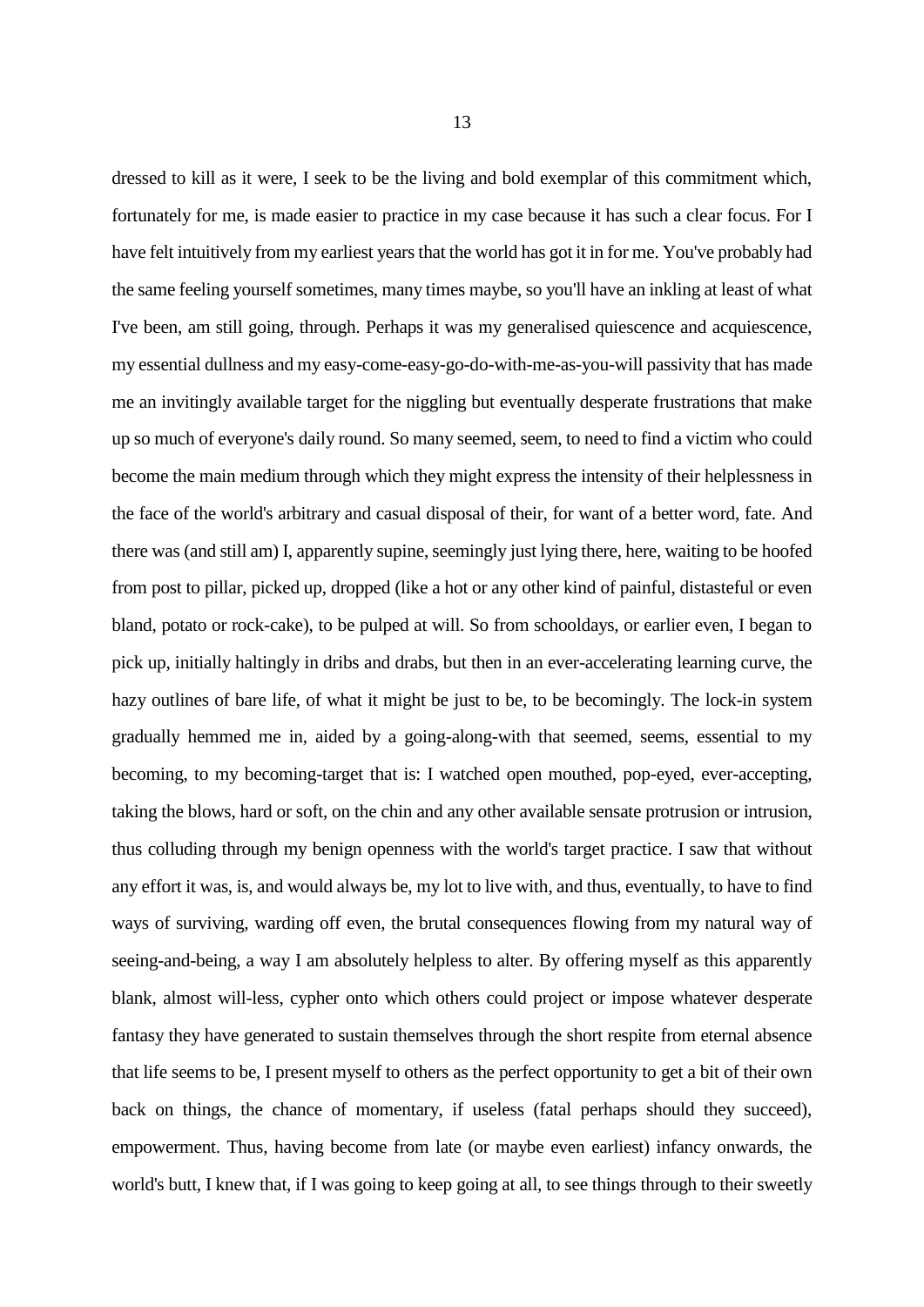bitter end, I would have to develop some strategies of self-protection that, no matter how blatantly victimic I might appear, I had to have in reserve, just out of sight, something(s) that would, should the minatory extreme (that is, my upcoming demise) appear hoveringly on and as my horizon, enable me to turn the tables on my would-be terminator(s). Of course I know just how seductive good victims (victims who wear with victimly panache their victimic hearts on their victimish sleeves) are, how in fact this is one (if not the) of their defining qualities, so I have never attempted to relinquish or deny my inviting passivity, my come-hither blankness. It's just that beneath this dully tranquil oe'rshadowed millpondish surface (as I have somewhat reluctantly revealed to you, perhaps because there is something about you, a gut feeling I have, which I still can't quite locate, that I'm beginning to like and do feel inclined to trust for the time being, whilst knowing deep down that I may be completely mistaken) there now seethes a constantly swivelling mass of agile receptors, tentacular percipients, cranked up to fever pitch, charged with the sole task of feeling for, seeking out and assessing the threat-to-come, always just about to come, without my giving off the merest whiff of any of this febrile activity. Tourniqueted into the no-space between my exterior's, possibly, to some, dullard placidity that limns its way phlegmatically across the screaming blanks of everyday life, and the hyper-writhing within, I maintain a most precariously suspect ever-teetering equilibrium knowing full well that the end could come at any moment, notwithstanding all my so dedicated detective and self-protective efforts. And I know now that it's all down to me! For the site of this plight, the plight that I uniquely am, as it heads inexorably but haltingly, hiccupingly, forwards along its fractal lineless lines, cannot be shared or occupied, let alone taken over, by anybody else. Being entirely my responsibility, my singular plight-flight path wends its own, by now weary, way quite to one side of any cooperation or communal projects. I am, in any case, as you may have guessed, a confirmed non-joiner, simultaneously making and following my own unsharable line, although I do owe debts too numerous to mention to countless others from whom I am always cadging (invariably unknown to them) ruses and tips for getting along, for simply making my way, a way of broken sinuosity, among and across the ruins of life's rune-strewn plains. But none of this second-third-fourth-n-hand (for I've never actually met its authors) advice is set in stone. No, it's as if scrawled with a driftwood twig in the tide-line's wet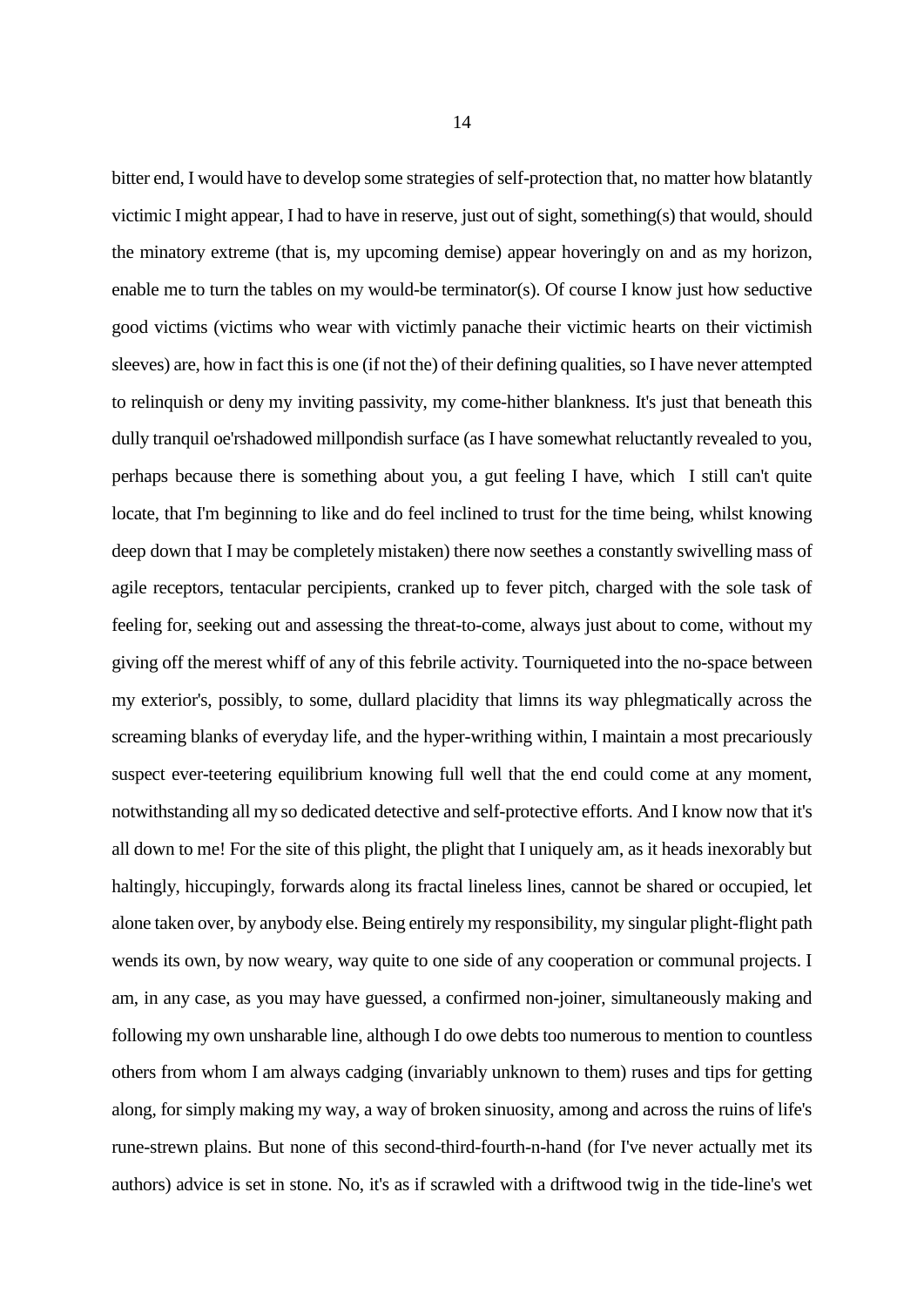sand. The little nostrums are simply available on a take-it-or-leave-it basis, appearing and almost immediately disappearing under the quotidian's effluent flow-tide. Perhaps the only one I cling to through every thinning thickness, one all sources seem to share, is persistence, doggedly dedicated, in the face of all obstacles. The only shared rule for time-serving stalwarts of my inclination is 'keep moving', or, more precisely, 'plod onwards'. You've probably noticed if you're at all observant (which, judging from the glint in your flinty eyes that I noticed almost as soon as we'd met, you certainly are) that once my little forays are set up and I'm out and on my way, I just have to keep going, press on at all costs, not in the service of some other end (such as a pathetic exercise regime (*mens sana in corpore sano* and all that crap) or a shopping expedition), no, far from it, but rather because my dedication to vigilance, keeping watch over the way through,

demands this ceaseless movement both as a means of checking every nooked cranny in my hostile, always hostile, territory (and also on the tried and tested assumption that a moving target is, despite the exceptional advances in military hard- and soft-ware, much more difficult to hit than a static one). I'm determined, as far as it is humanly and inhumanly possible to be so densely intransigent, never to be a sitting-, lying-, napping-, or laying-, let alone lame-(although, ontologically speaking, such lameness may indeed be my essential constituent)duck, so I rarely stop to admire the view or look at a mannequin-bedecked window display, no matter how seductively exorbitant its content or bizarre the contorted elongations and contractions of its gender-coded yet brazenly apudic models. My passage through streets broad and narrow, parks, alleys, piazzas, walkways, tow-paths and empty spaces is rather one of casually purposeful drift in which I hope I'm misleading, perplexing, all who may have me in their sights with hostile intent, by making the rhyme and reason of my surface appearance imply one thing, leading, egging even, my would-be predators on to think they can anticipate my very next move and thus move in for the kill, while constantly pulling the wool in front of their eyes and the rug from under their feet at the very last moment through subtle disruptions of whatever emergent order I had just instituted. I become, hopefully, a kind of heightened or hyper-effective dodgeful arter, and this in itself then defines, becomes the inner reason, for my entire movement. It's turning out to be a process of endless deferral in which I appear to be ceaselessly on the verge of arriving at stopping points,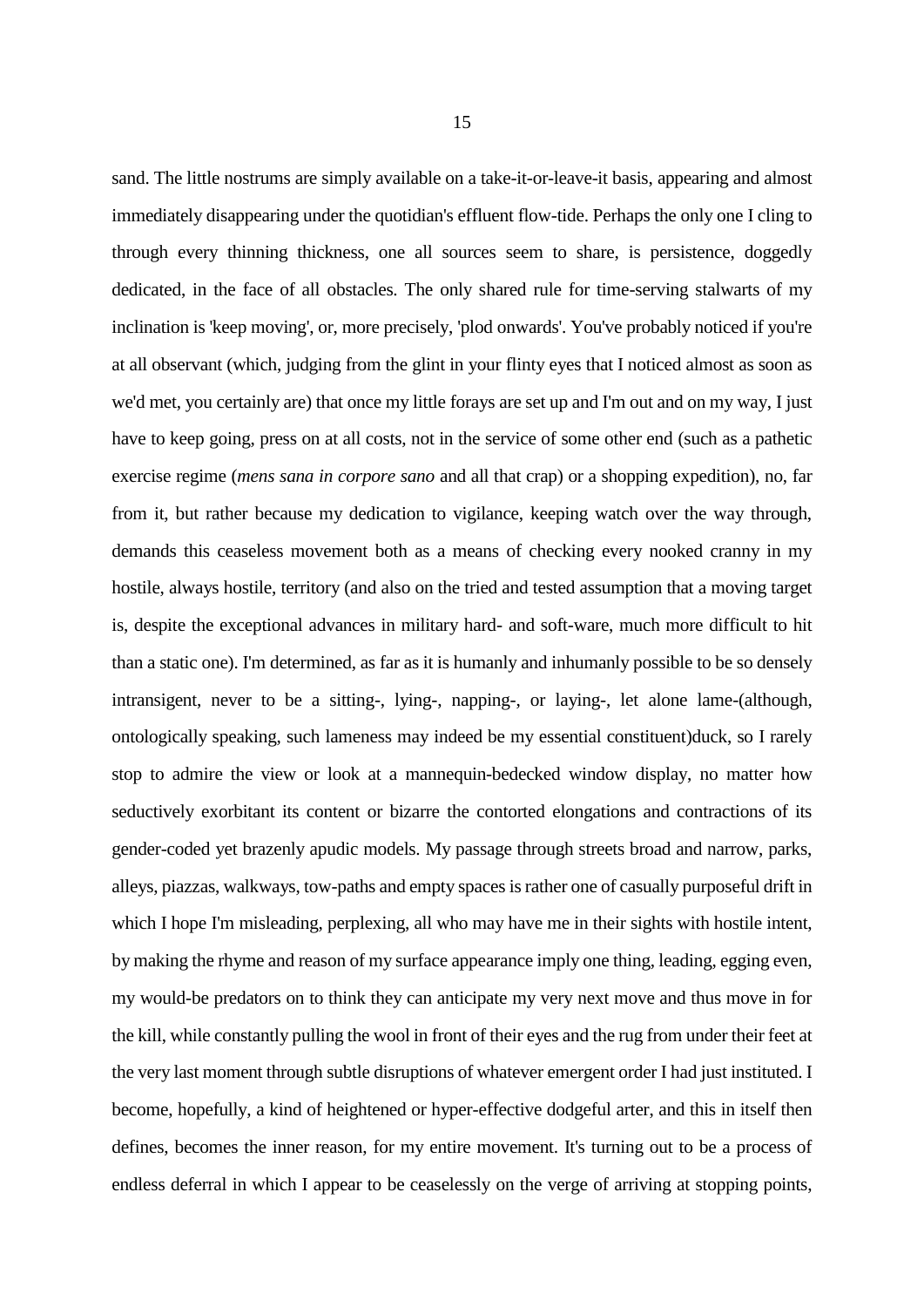destinations, moments of repose and respite where I could be taken out, but in effect am always putting off such cessations and generating a flow of off-putting shifts, jerks, half-turns, sidesteps, incomplete gestures, nascent stumbles, partial reversals, speedings up, slowings down, changes-of-heart-and-mind, and all set within an apparently perfectly unremarkable gently ambling gait that carries within it an air of almost devil-may-care shallow but nevertheless serenely calm assurance that things are indeed, as ever, entirely at peace between myself and world. Hopefully I exude the absence of the untoward! And if I bring it off, as I seem to have done to date (unless, as yet unbeknownst, there is a slow poisoner at work with access to my inner sanctum and thence to my already pathically-ridden vittels), what a tremendous feeling of satisfaction it generates at the end of the day when I've returned from whatever tortuously routed outing and can, do indeed, relax (as far as I allow myself that is, given that I'm all too well aware that walls have ears and that, in any case, walls no longer provide effective barriers to the sophisticated gadgetry of electronic eavesdropping and observation; after all we've come a long way since the reassuring thicknesses of the Normans' Castle Keep), put my feet up and look back over the days' events, noting both where my practice might have been improved but also where it seemed particularly successful and deserving of a small metaphorical self-administered back-pat. After I have removed some of the heaviest and clumsiest items of my clothing arsenal I can allow myself to almost luxuriate in the memory of the intense euphoria generated by my whole-body vigilance and the catharsis of release from its high tension after my safe return. I thus try to enjoy in the simplest ways this period of tension-release and sensual battery-re-charging before, as bed time approaches, I undertake my nightly check on the complex systems of alarms and warnings that have to be set and activated before I climb into bed. I say climb into bed as if this were all there was to it. But I have devised a circuit of randomly timed alarms audible only to me (I won't give the game away on the technology of this one) that enable me to get up, do rapid checks and, if I feel there's any cause for concern, put the dummy in the bed in my place and kip down between the back of the small settee and the party wall. I seem to be able to manage with very little sleep these days (I say these as if it were a recent phenomenon but, now that I think about it, I realise it's been going on for many years). Indeed the light-headedness that is such a feature of my daily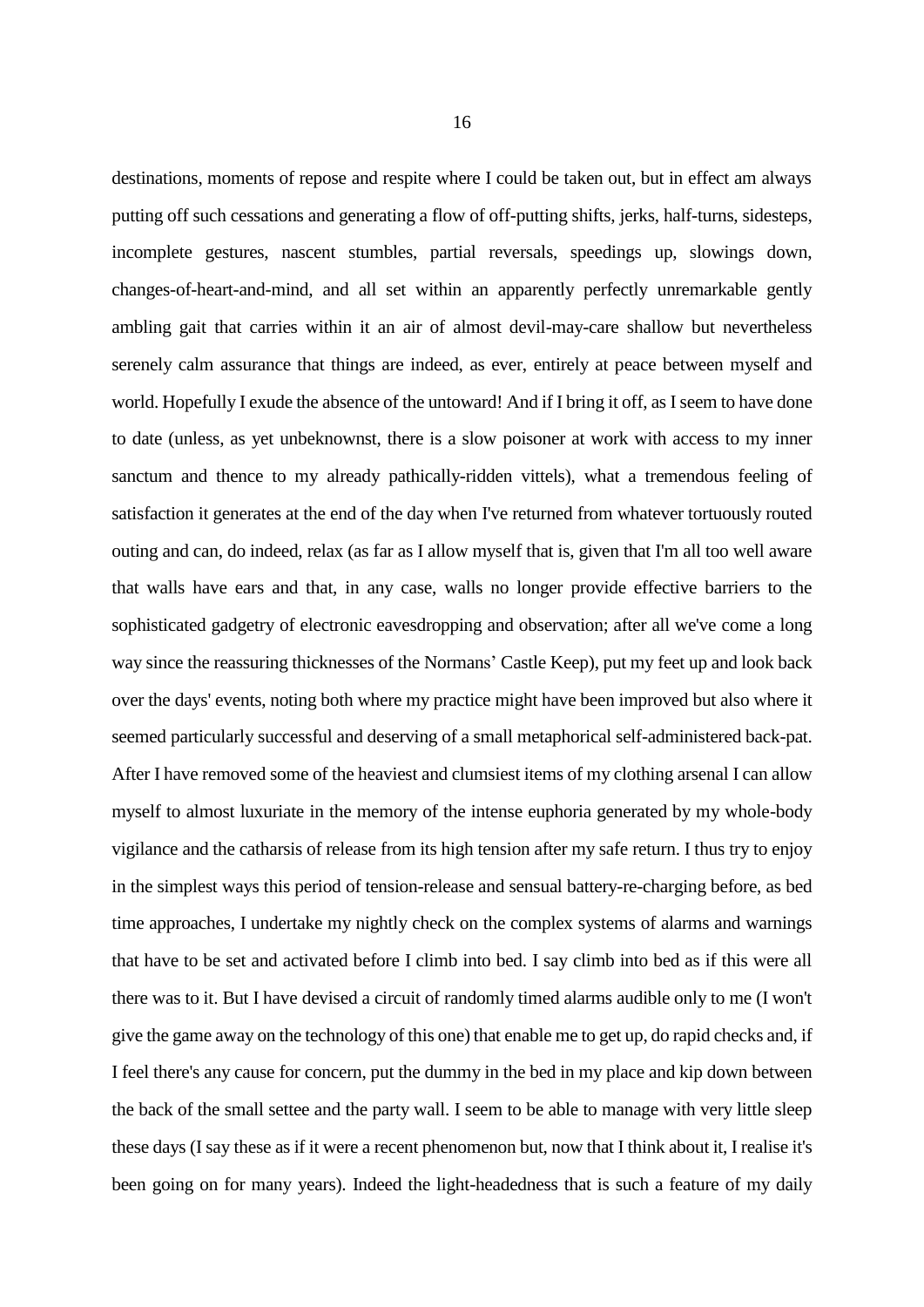euphoria may be, partly at least, laid at the door of this lack of sleep. Although, if I am managing well enough without it, I suppose the lack tag or label is not quite appropriate for it seems to imply some kind of perhaps deeper pathology, to be some symptom of a trouble of a different, as yet invisible, unlocatable, even unacknowledged, order. No matter! All I can say is that, at least on the surface of things, this absence of sleep is not only not experienced as a deprivation or a worry it is, rather, a beneficent necessity enabling me both to relax everso slightly after completing my regular but unpredictably timed checks throughout the wee small hours, and, on returning to 'bed', to drift rapidly into a deep untroubled though necessarily shortish bout of sleep. Somehow this by now deeply etched waking-sleeping pattern of being-here and not-being-here, the alternations of quiescence and sometimes feverish activity, seems to be directly continuous with my daily round, as if there is an unbroken, unbreakable perhaps, thread to follow which guides me through from one twenty four hours to the next. You must have noticed, for example, since we've been on the move together over these last few minutes, how that movement has been characterised by constant variations in the line of flight so to speak. I have noticed, although you've made no comment on this or any other matter so far, that you seem quite keen to keep up with me, to follow my moves with their quirky unpredictable (hopefully) shifts of direction as closely as possible so as, I am presuming, to latch on, without too much delay or without having to ask me to repeat what I've just said, to whatever I'm saying almost as soon as I've said it. And I must congratulate you because you do seem to have managed to stick with me, limpet-like (I hope you'll take this as a compliment) since we met. No, that's wrong isn't it, we've never actually met, never introduced ourselves (although I've tried my best to be sociable without actually going the whole hog and offering you my name) have we? No I'm afraid I've rather forced myself on you, adopted you for the time being, and you, as far as I can make out, have just gone along with things. Am I right? No, no need to answer! Keep on treating my questions as rhetorical if they make you feel uncomfortable round the edges. You've not complained yet nor asked me to slow down or

speed up; indeed you seem to be making yourself entirely subservient to my decisions and needs,

which I in turn am inclined to take as an implicit, as yet unstatable perhaps, compliment to myself

despite my being unable so far to fathom your motives. You won't, I'm sure, be surprised to hear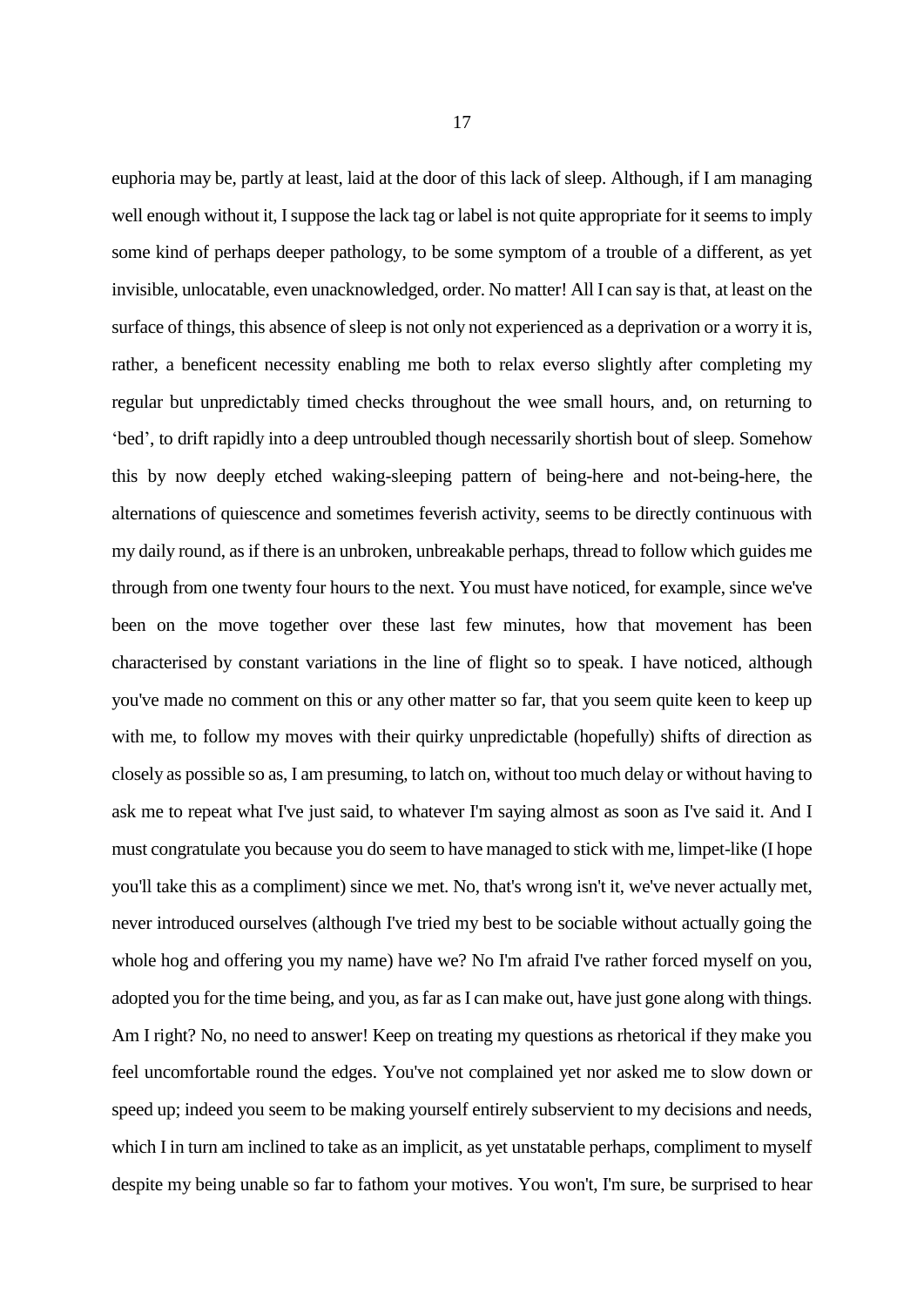about you from the start. But, to be honest with you, I've decided that someone intent on rubbing me out wouldn't risk giving themselves and their game away by getting as close to me as you have, given all the risks of exposure that entails, especially with the seemingly complete absence of guile that you have displayed. It would be foolish of me to say that I trust you completely. But I am prepared to give you the benefit of any nascent doubts, just as long as I don't start picking up signs that begin to feed into my Doubting-Thomas world-view! And speaking of Thomas, perhaps you're wondering why I still haven't divulged my name. This isn't some pathetically juvenile tit-for-tat on my part just because you haven't, as yet, despite my hinted invitations, graciously introduced yourself. Far from it. No, my preservation, so far, always so far (I make no promises about any future we might conceivably share together), of my anonymity is purely strategic. For when I first buttonholed you I strongly suspected that you were with them (whoever and wherever they were and still, most likely, are) and it seemed like an argentine, if not yet quite golden, opportunity to grasp the nettle by testing out your reactions - hey, skirt that puddle, oh, good lad, just in time eh, I almost didn't see it myself - but, to be frank, you've come through my test so far without a blemish. No, I cannot believe that your well-nigh perfect inscrutability is just an act designed to put me off your scent. Any sea-salt-worthy opponent would have been subtly ingratiating and would certainly have tried with calculated casualness to winkle things out of me by some seemingly innocent questions, to have gained some advantage over me by finding out about my habits, movements, plans and intentions, whereas you have been quite content to let me ramble on in my usual (not that you could know its usualness or otherwise) disjointed way. Over the years I've had to learn to test and trust my own judgment and in your case I can find little or no grounds for distrust. You may not have noticed but all the time I was spinning that absurd paranoid tale (about the verity of whose details you must have had your suspicions from the very start) I was glancing across at you and weighing up every aspect of your self-presentation, from insuppressible tics, through character-laden gestures and mood indicators, to the specifics of your obviously dilapidated but carefully cultivated attire (as if you came from but still clung to another place, another era, eras even, judging from the grotesque, if you'll excuse my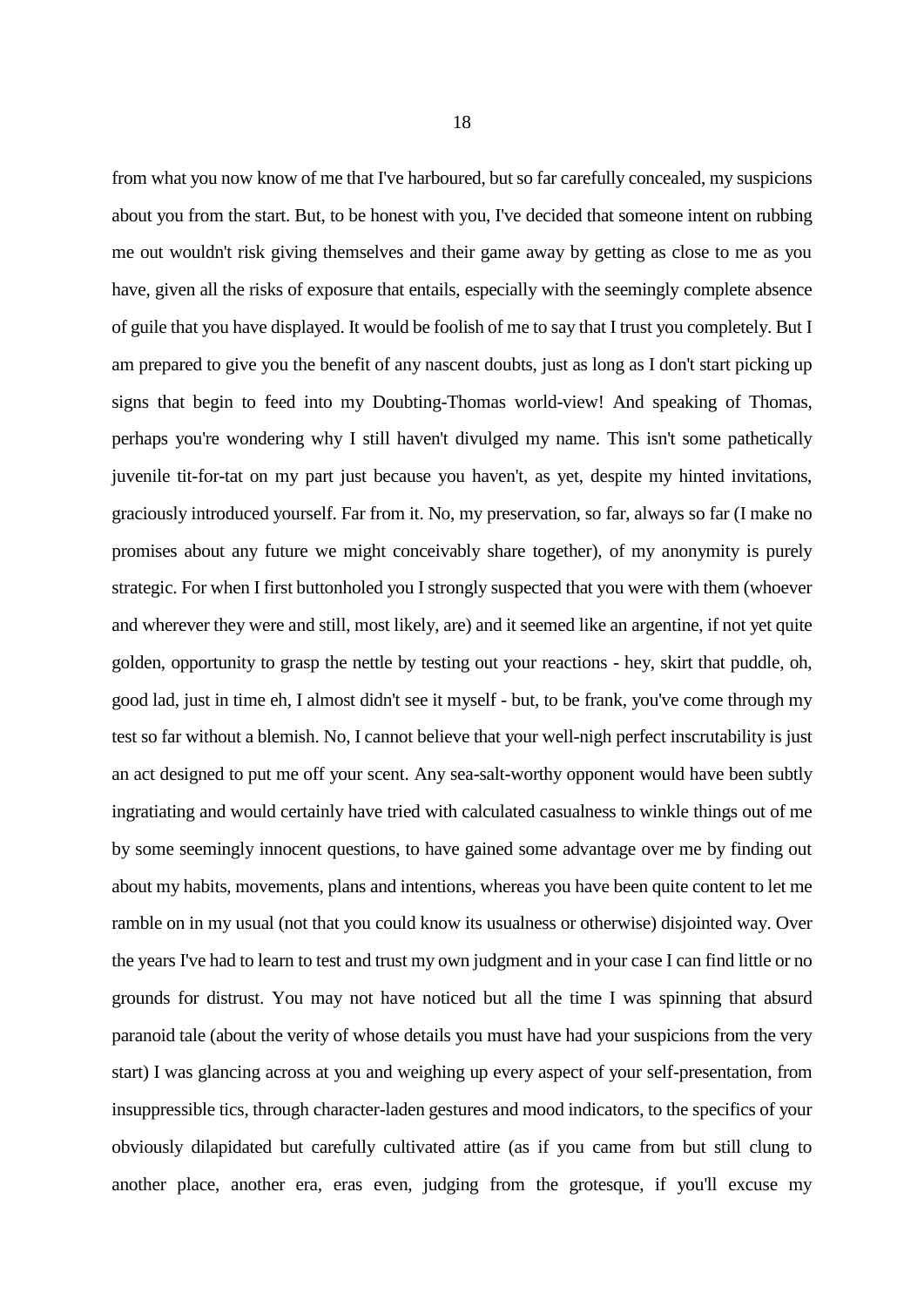forthrightness, admixture of styles you are displaying). My lengthy disquisition as we rambled enabled me to play for time and offered me the opportunity to undertake a thorough visual examination of your potential threat, the result of which is your exoneration - at least for the time being. You are no longer, I hope you'll be glad to hear, a (if not the) prime suspect. You will appreciate that it's most unusual for me to seem to open myself in this way to a total stranger, but sometimes the victim (he or she who knows (as I do) about their own victimhood, who knows that it is their destiny to be a perennial target (moving or otherwise) because of some quite intrinsic force, a sublime (and sublimely impotent) innocence perhaps, or an animal magnetism, that inexorably magnetises the filings of ferocious attacks to itself), knowing himself (in this case, myself) to be such a mark, is gifted out of the blue the opportunity to take the initiative and turn the tables on those (yes, there are often many (literally thousands) working and plotting together on these schemes) suspected of wanting to disappear him or her (me), to wipe her (or him, me) off the face of this or any other earth. And you might note in passing here how I'm borrowing from the contemporary vernacular to try to give added force and relevance, and perhaps the merest mickety-smackerel of spice, to things by transforming 'to disappear' from its traditional intransitive status into something precisely transitive, namely the active expungeing of a subject, a subject thus destined no longer just to disappear, to go quietly off on its own without a trace as it were, but rather to be actively disappeared by another or others as yet, and perhaps forever, unknown and/or unknowable. Indeed, if the victim, living only in and through his or her victimhood, actively and inexorably draws the disappearers towards him- or her-self then the whole issue of responsibility is blown wide open, justice goes out of the window or, even more blatantly, the front door. For the disappearer could in all honesty say, 'I was simply beside myself, your honour, I just couldn't stop myself being drawn into the sway of the so-called victim's powerfully seductive weakness'. But that's a red herring in this context and needn't detain us now. You, then, were, are still as far as I can see, my scintillating table-turning opportunity. You became the mark which, up until our meeting, I had always so resignedly assumed myself to be. As long as you are, or seem to be, prepared to hang on to or put up with my every word, I have, for whatever short but gloriously celebratory period (think of our walk as an outlying event in a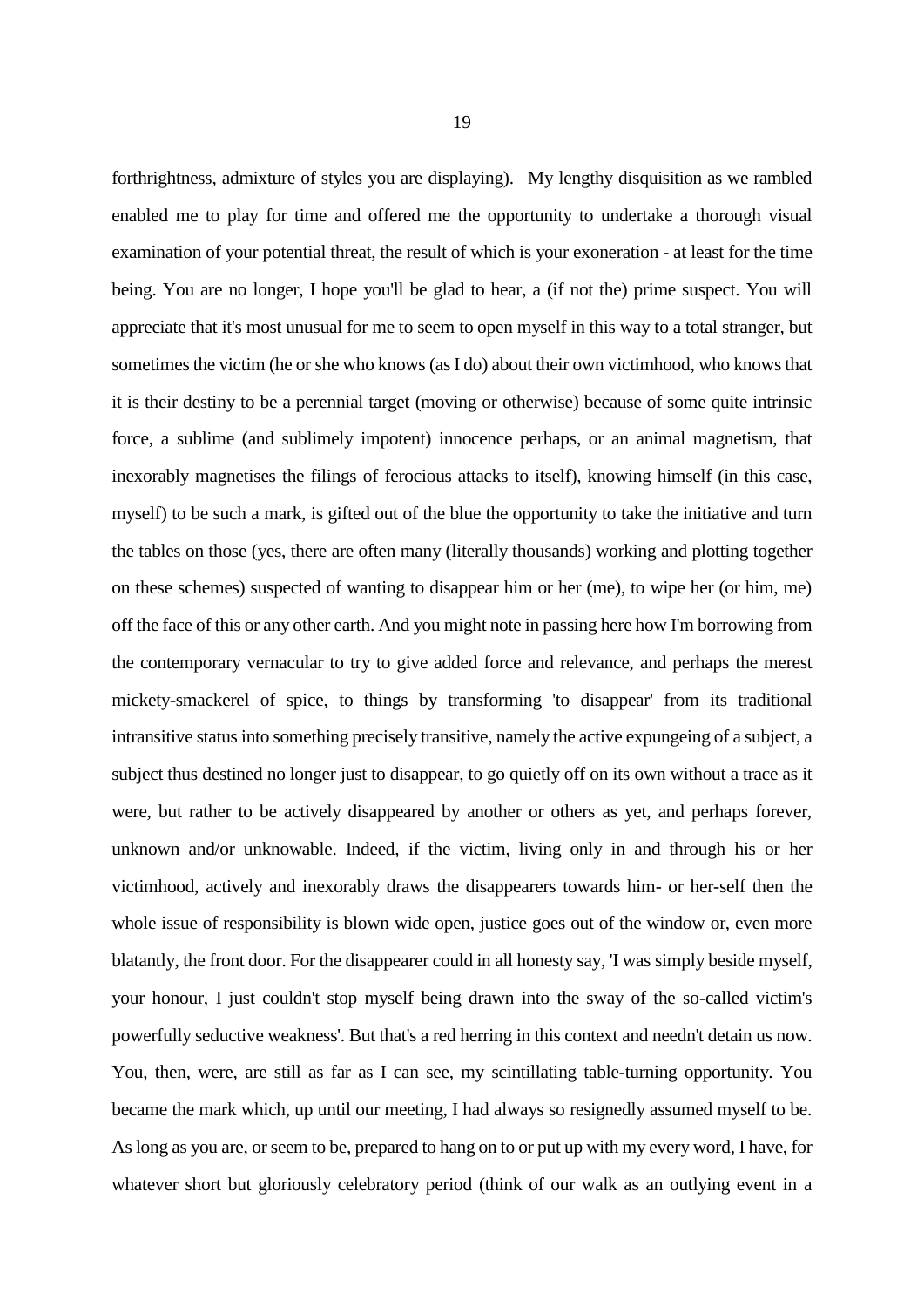mini-street festival) got the whip hand and you become, nay, I make you, my temporarily indelible mark, though not, I hope, too much of a victim, for in the slightly longer run I intend you no harm (not, obviously, that there's any simple relation here (or anywhere else come to that) between intentions and outcomes). Of course you can leave at any time, nip off into the urban shades; indeed, you've probably been assuming that that was your prerogative all along. But it's interesting isn't it that something seems to have kept you by my side for some time now, something other than the bus terminus which is our common destination, not necessarily against your will exactly, no I wouldn't put it quite as strongly as that, but rather through some faintly gluey yet insubstantial medium, a mild but odd kind of hypnosis, a temporary fixative, of which you seem unaware yet which has bound you so far, always only so far, to the quirky arhythmic syncopations of my own highly driven meanderings. Still, doubtless our ways will part soon enough. It seems most unlikely, for example, that having put up with me on our little perambulation you will choose to sit next to me on the next leg of the journey. Never mind. If I have toyed with you, taken a certain, perhaps unfair, advantage of your fortuitous presence at the bus stop, you shouldn't feel too hard done by for it's been in the service of my life-cause. You've helped me to maintain my ceaseless movement, my pressing onward, sometimes down, sometimes up, but always along, along the line, my line, however disjointed that, this, line (at some level I like to think of it as almost our line even though it is, I believe, finally unsharable ) may have seemed to you. For that at least you deserve my thanks. In fact, sadly from my point of view, it may well be that you get the better of the deal, for I'm slowly coming to believe, for as yet obscure reasons, that your upcoming (for we are not so very far from the terminus here) release from our joint (a joining without a trace, I fear, of togetherness) divagation may well coincide with my all-too-early demise, a demise for which I hasten to add no blame could, as far as I can see at the moment, be attachable to you. No, suffer no premature anguish, no quiet grief pangs, on my behalf! Above all, nurture no guilt, no shame, for you will not have been guilty for any upshot-to-come. It's just that I have the vague feeling, an increasingly queasy qualm coming from I know not where, a feeling that is indeed becoming a creeping certainty crawling along beneath and entwined with these very words even as I speak, that my demise is fated, is in the precipitous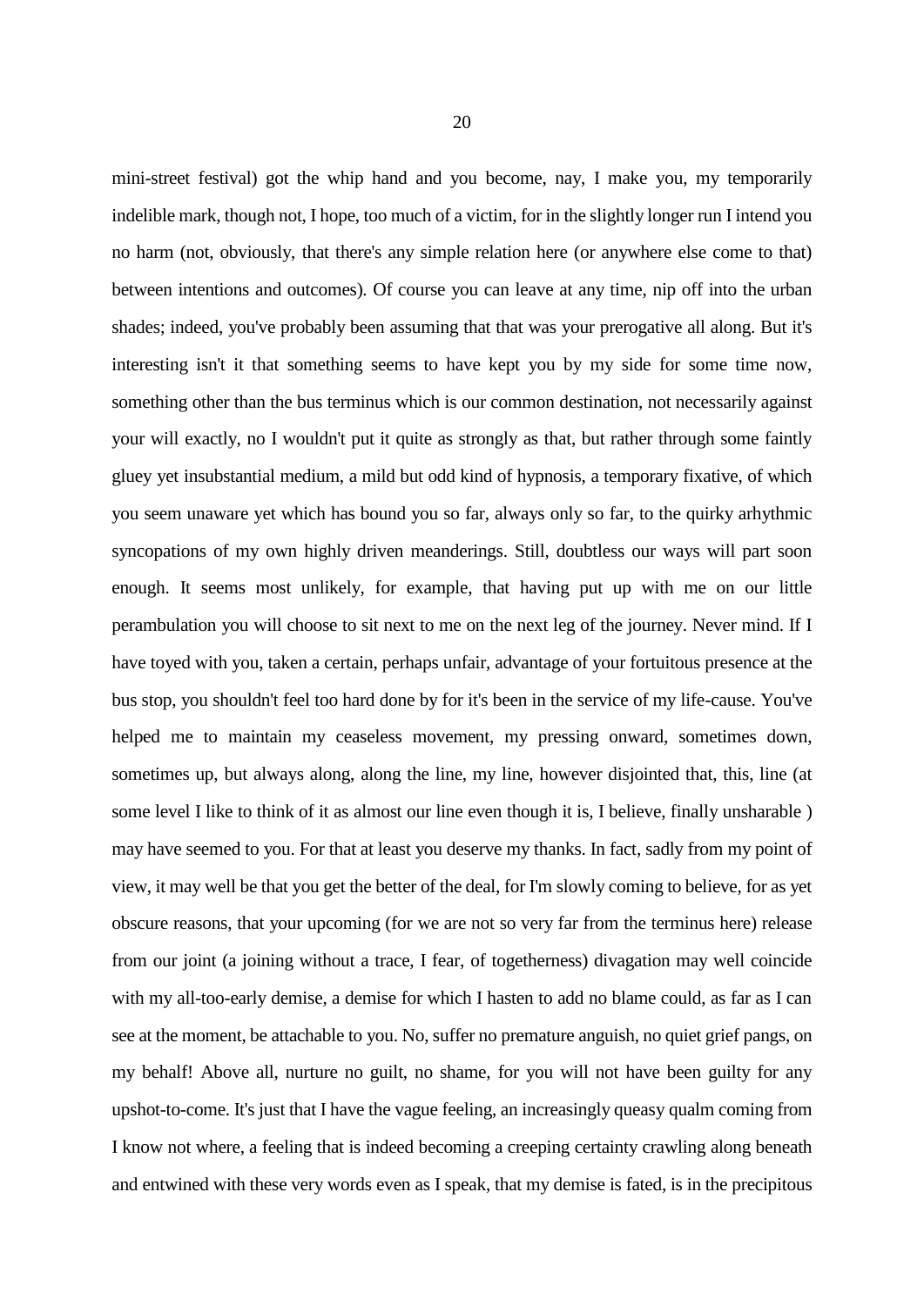laps of gods who, I have a self-swelling foreboding, a soon-to-explode pustule, have already, with little hints here and there, begun to make their intentions all too clear. Glancing around us perhaps you too can make out the encroaching hazy forms, the emerging linear outlines and rules, of their endless end game in which we pawns, yes you no less than I, are being cocooned according to transcendental calculations to which we (well I at least, for I can, finally, only speak for myself) have no access. If it does, at the last (somewhere at or beyond the terminus), seem to you as if you are directly responsible, whatever your heart's desire, for my disappearance, let me assure you right here that you are simply an instrument in a most ancient and eternally repeated ritual. Personally I feel that this is something to be celebrated not mourned, for in a way you will be enacting this, this ending, as both a clearing away (a laying of a ghost) and an opening up in that clearing of a space for beginning again, a beginning that will be different precisely because my cluttersome stumbling block will have been brushed aside as yesterday's dusty detritus. As soon as you put me down, like a faithful but aged nag whose legs gave way under his last burden and is no longer worth his keep (especially, as may well be the case (how would I know!?), when your lushly grassed paddock is already full to bursting with healthy young untamed colts quivering with energy and champing at their as yet bitless bits to be of service ), I will, I promise you, vanish without trace, be off and out of your life forever. There'll be no nagging from this quarter I assure you. It will be just as I always expected (though then it was accompanied by an unholy fear which is evaporating and being replaced by an unaccountable exhilaration even now as we are wander parkwards) during that seemingly interminable everyday round of suspicion-filled vigilance that has defined the inner and outer edges of my life to date. As we approach the terminus, I am receiving, somewhat belatedly and from heaven knows where I grant you, the slightest tremulous vibrations, tremellose warnings perhaps, from the catastrophe-to-come - a catastrophe in which I will nevertheless revel. Aaaaagh, catastrophes - I just can't seem to get enough of them! How about you? No, it's rhetorical. For some reason (a certain slapdash carelessness perhaps, concentration on the wrong targets maybe, an over-confidence resulting from too many previous easy successes possibly) I have overlooked these emerging signs. During our walk you've become my blind-spot for things which I would ordinarily have pounced on immediately as almost certain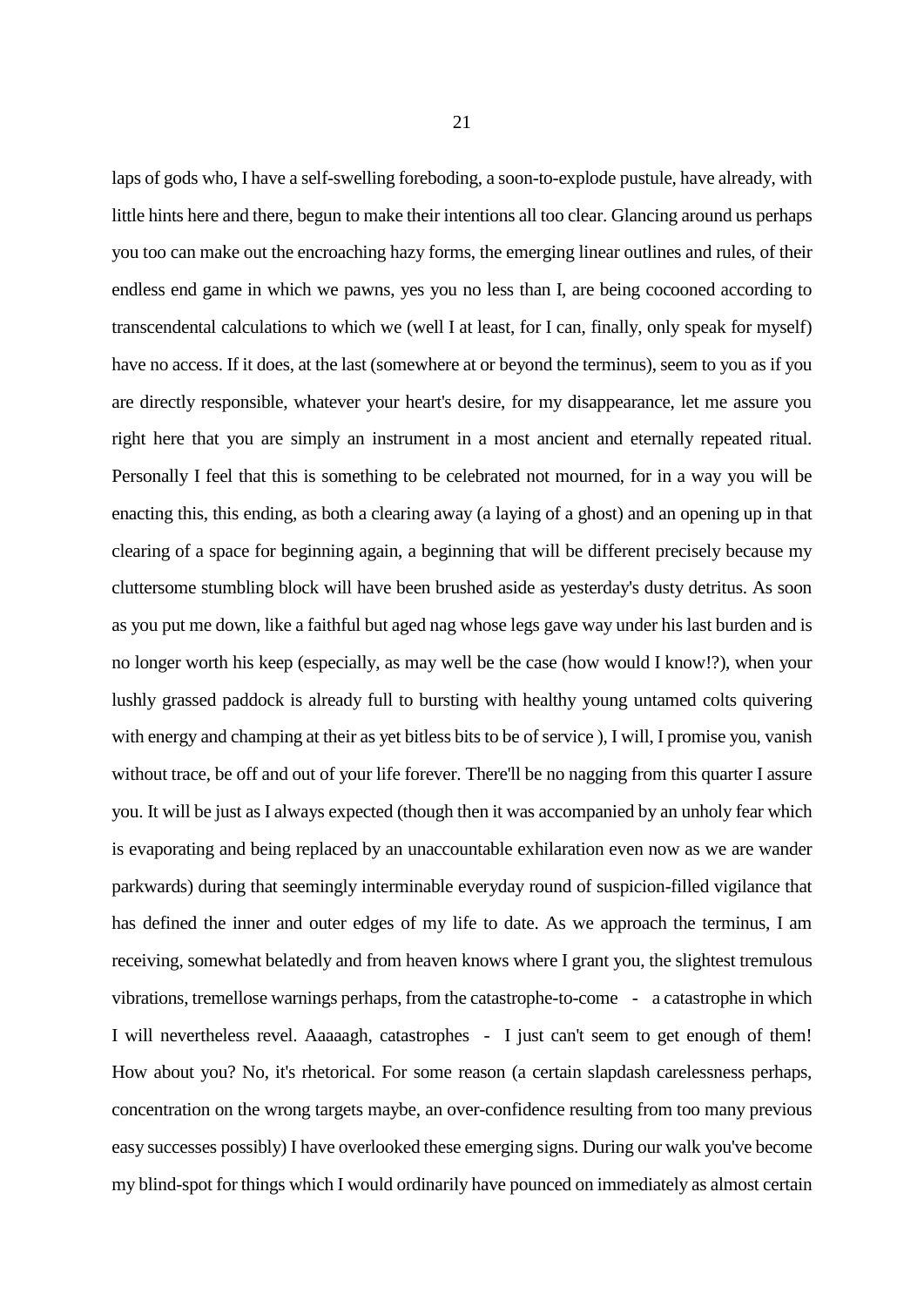traces of cunningly concealed threats. I realise I've passed over until this very moment things which are now starting to stare me in the face, to bellow their message from the prefecture's highest podium. So filled with confidence was I by your seeming unwillingness, as we wandered the streets, to get involved or take even the least interest in my provocative (for that is how I thought of them) ramblings that I quite failed to notice that I was not the only one shamelessly seeking to pass as an innocent who wouldn't harm a flea and who would deny, if questioned (even under third or fourth degree methods), the hostile intent of the doubtless highly suspicious objects so ill-concealed about his person. Without inventorying all the little (and not so little) things that I'm only now, as we enter the relieving cool of this secluded park where the dappling shadows of yon venerable pawlonia (incidentally one of the very few in these parts) play lightly across the already parched sward, beginning to sort into an all too familiar pattern that says, if not screams, 'would-be-assailant' (or 'assassin' even) to me. God, I must have been blind - blind and seduced blind, seduced and thrown completely off my over-determined course, my angst-ridden yet so sweetly scented and careering one-track! How could I have been so prodigally slipshod, so foolish even, so utterly under your spell, so hooked by the charms of your deadpan intransigence? Don't even consider answering - this last was a question directed very much, entirely, to myself! Perhaps I was too wrapped up in my own strategy, in elaborating the detailed logistics of my calculatedly paranoid *recitatif*. Certainly I own up to getting slightly carried away at times. But it was all in the service of trying to draw you out, to elicit some, any, kind of response, to goad you into a reply so that I might the more easily be able to assess your threat coefficient. Somewhere down the line, back there on our way through the urban dross, I lost it, the plot I mean. While you stuck rigidly to your tactic of zero scrutability I became blasé. I've got to hand it to you. I'm impressed. Your apparently complete withdrawal from any kind of involvement or interest in anything I said drew me further and further into the midden of my own carelessness. I've allowed myself to get so caught up in trying to weave the absurd, and as I now realise only too well, absurdly pathetic, if not even bathetic, excesses of my self-styled revelations into an almost believable and consistent narrative that I've steadily lost contact with the reality of our relationship. Adrift in my own meanderings I lost sight of the real terms on which our seemingly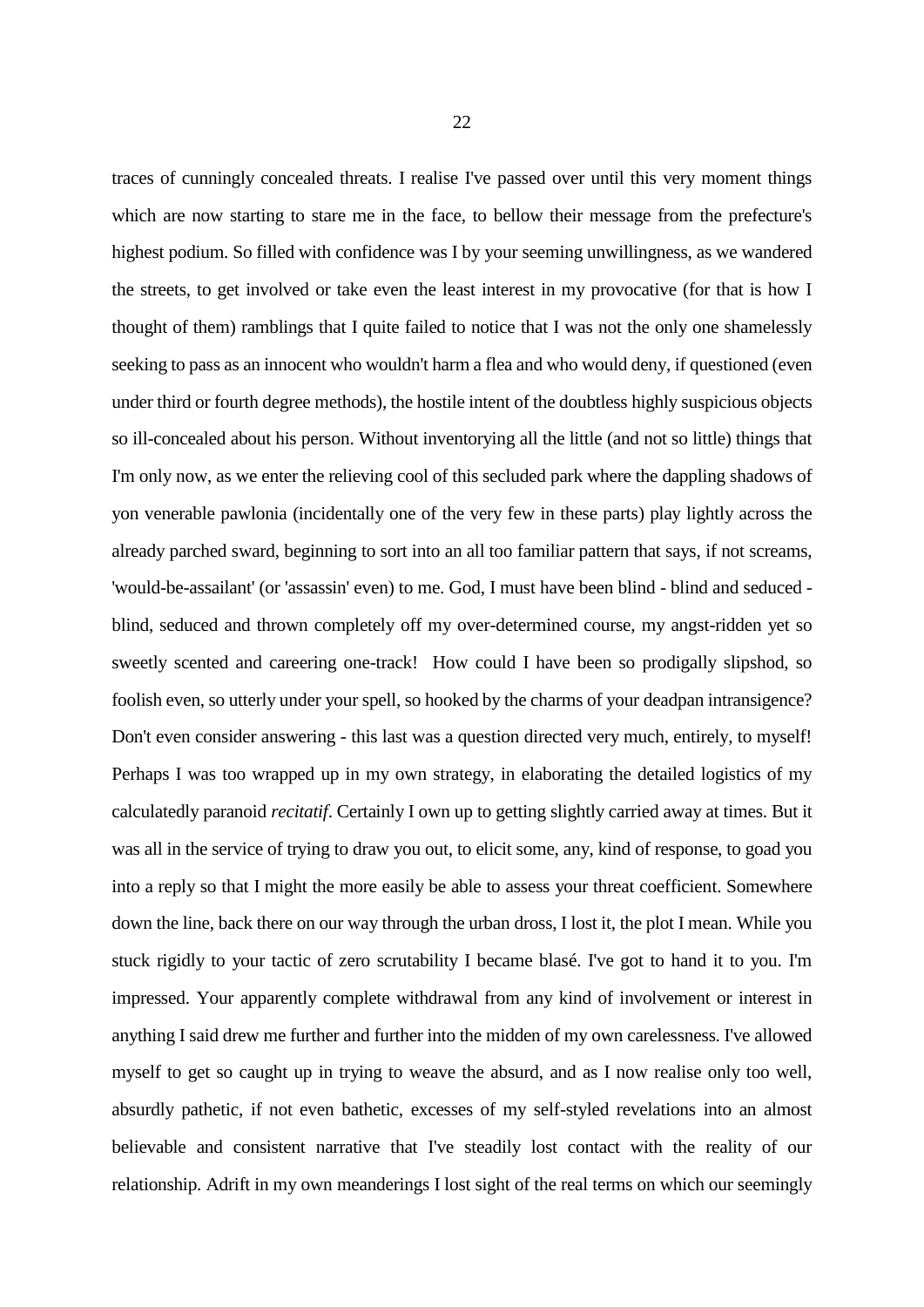innocently gentle amble through the city's highways and byways is based. And these are the very terms that are now at this so very late (all too late) stage beginning to surface for me as the provocation of an almost unbearable tension. It's becoming clear to me that you have lived within

this tension from the start. Yes! That's the nub of your advantage. Till now, so, so sadly, I've been a late starter, forever belated, forever playing catch-up, and somehow I've managed to repress these now undeniable terms. Am I seeing through, or through to, you at last? Am I right in my feeling that, far from being my innocently distant accompanist, your project is so very close to my own, that in some ways, perhaps to a naive observer (are there still such innocents abroad in our info-drowned culture?), we would be indistinguishable? No, don't even think of answering - all my questions are rhetorically directed at myself, at the curse of my own dumb failings. Look, here's that short cut through the park I mentioned to you. We turn in through the gates right here. God, the heat! How're you doing? You seem to be bearing up remarkably well, courgette-cool in fact, especially in the light of your costumery and the mephitic heat wall rising from the cracks in the city's filth-strewn footways. I have to admit that I'm bushed, whacked, almost ready to drop. I'm not sure I can make it over the last few yards without a rest and some refreshments - O for a draught of vintage, eh? No, don't worry, I'll stagger on. See, our path runs alongside this grassy knoll, past the mixed borders (the *agapanthus* (or should that be *agapanthi* ? - no matter…), so subtly backed and complemented by the dense green of the *acanthus spinosus's* serrate foliage with its serried sentry ranks of flower spikelets, are particularly fine at this time of year I feel) and then downhill through that dense evergreen copse where, thanks to the rampancy of the spotted *aucubus*, light barely seems to penetrate and the vernal and Avernus coincide utterly. What a pity we haven't time to sit and savour springy summer's waning neo-autumnal scents! Never mind, press on we must if we're to get to the omnibus terminus before the last bus departs, eh? You must be rather hot in those thick twill breeches with that curiously fat stuffed off-purple piping down their lateral seams; they could be remnants from the uniform of some long-vanished army. Maybe you're the military attaché (one with civilian aspirations judging from your oatmeal socks and tasselled bumpers) of some tiny forgotten land-locked republic whose till-now-secret mineral deposits could provide the means of establishing a marmoreal-columned embassy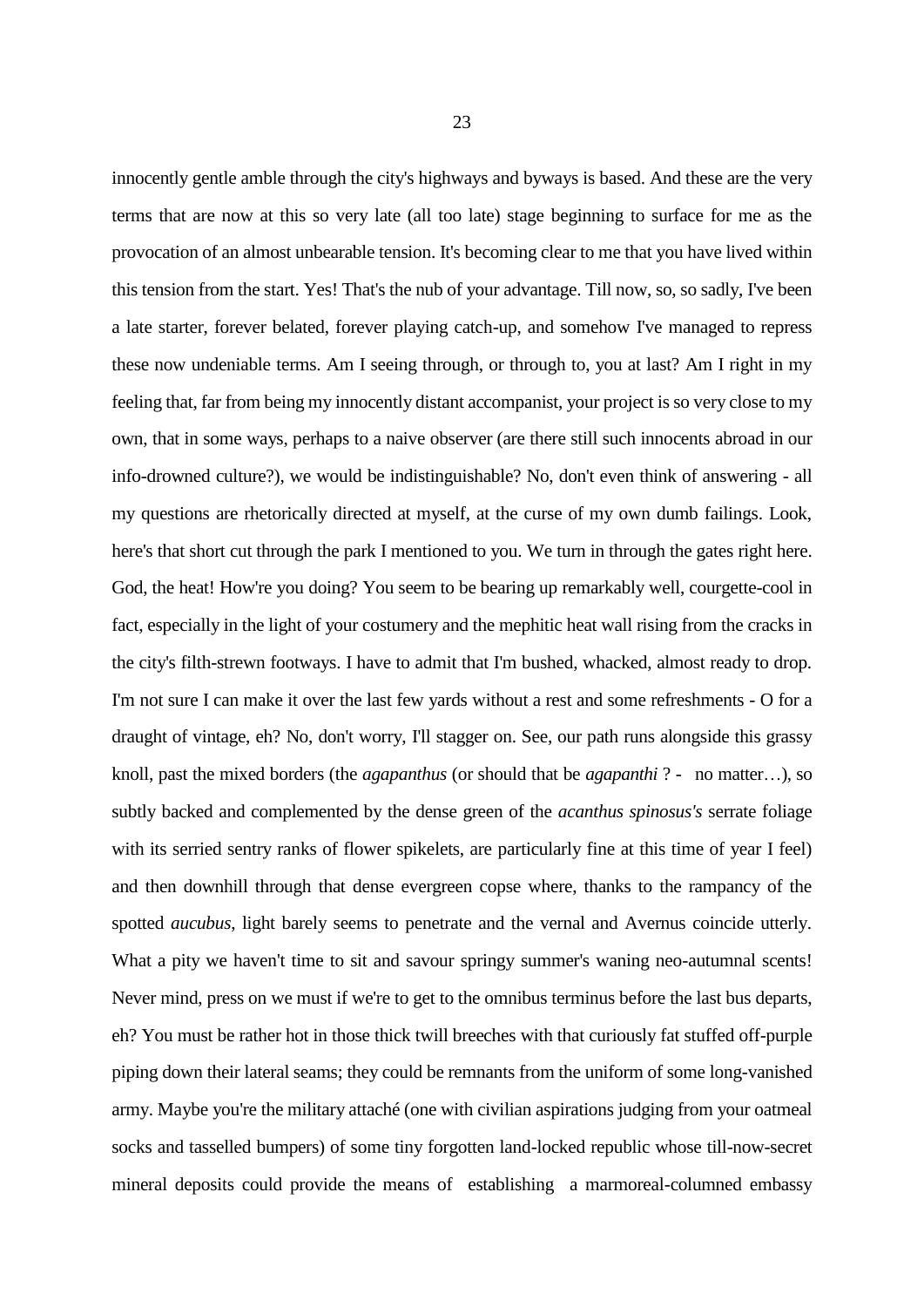close to the heartless heart of global capitalism's primal flow. Or perhaps you've been given life-long furlough-with-research-bursary-attached (for services rendered and still to be rendered) to enable you to go off and develop your soldierliness imaginatively, to tear it away from the cloistering confines of the barracks, plunge it into the disorder of the civilian-diurnal out of which it may arise, in due course, transmuted into some new, as yet unenvisageable catamilitary post-soldierly form. Aaah, if only... but no, doubtless I'm missing the point and, as usual getting carried away by the mis-takings of an over-optimistic imagination. And, in any case, I'm making far too much of your attire than is warranted by the facts of its banality. Certainly the military elements blend in quite happily with the rag-bag flotsam clearly purchased from the chains of charity shops now dominating Main Street. Well, good luck with your research (if research it indeed be)! If I can be of any small assistance... but perhaps I already have been simply by providing you with a specimen to observe at close quarters yet seen from your chosen infinite distance of non-participation with its hunger for scholarly objectivity - the classic (but profoundly misguided) anthropological field strategy. Professor Evans Pritchard (I assume you're familiar with his work on witchcraft among the Azande...) would, without doubt, have been proud of you. I look forward, if scholar you be, to your doctoral dissertation. Ahaaah, at last, the *aucubus's* cool shade! Not far now, we're almost at the edge of the park. Christ, it's dark in here, especially in contrast to the blinding brilliance we've just left. I don't suppose you've got a torch secreted somewhere in that shoulder bag, I can barely make out the path? Still no response eh? Foreign? Dumb? I suppose this is the right path. Is it a path? Purely rhetorical. Certainly I don't remember it being so overgrown and neglected the last time I passed through here. And there doesn't seem to be anyone around to ask. Perhaps it's like the bus depot, you know, a cut-back in funds, staff redundancies, yet one more symptom of the general collapse of the all-for-one-one-for-all communal vision we thought we used to share and live by, the sad but carefully engineered dilapidation of our environment-in-common. Depressing isn't it? Rhetorical. Oh good, is that a torch you've found? Repeat rhetorical. Extraordinary! They don't make them like *that* any more. Judging from its camouflage paint you must have picked it up from an army surplus stores. Come on then, stop messing around with the handle of your cane, switch the damn torch on and let's see